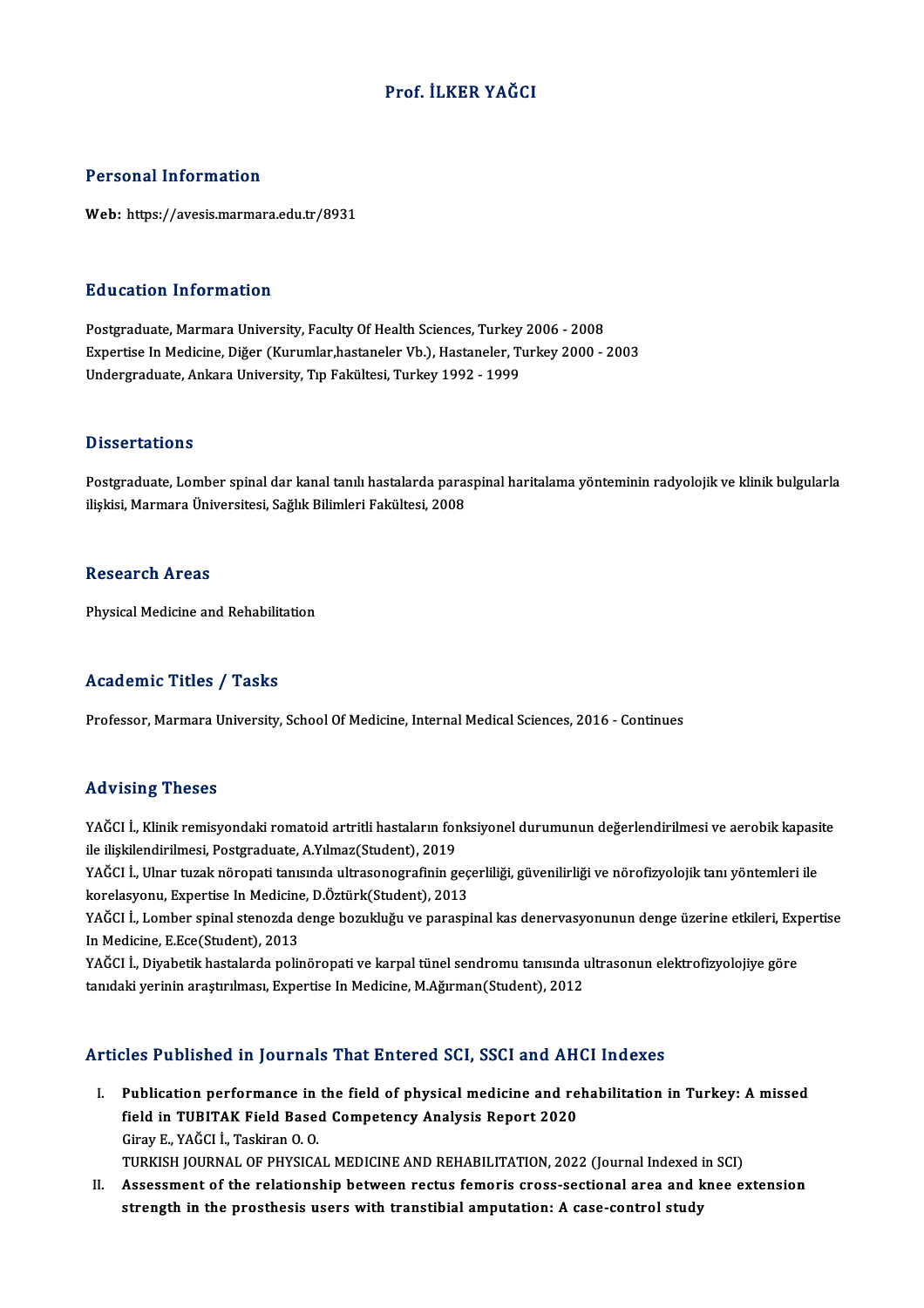AtalayK.G. ,CoskunO.K. ,GirayE.,GÜNDÜZO.H. ,YAĞCI İ.

Atalay K. G. , Coskun O. K. , Giray E., GÜNDÜZ O. H. , YAĞCI İ.<br>TURKISH JOURNAL OF PHYSICAL MEDICINE AND REHABILITATION, 2022 (Journal Indexed in SCI)<br>Where we are in treat to target are? Prodictive factors for remission a

III. Where we are in treat to target era? Predictive factors for remission and drug switching in patients TURKISH JOURNAL OF PHYSICAL MEDICINE AND REHABILITATION, 2022 (Journal Indexed in<br>Where we are in treat to target era? Predictive factors for remission and drug swit<br>with axial spondyloarthritis: a real-life evidence from Where we are in treat to target era? Predictive factors for remission and drug switching in patients<br>with axial spondyloarthritis: a real-life evidence from BioStaR nationwide registry<br>Bodur H., Yurdakul F. G. , ATAMAN Ş., with axial spondyloarthritis: a real-life evidence from BioStaR nationwide registry<br>Bodur H., Yurdakul F. G. , ATAMAN Ş., Cay H. F. , GÜRER G., ÇAPKIN E., SEZER İ., DURUÖZ M. T. ,<br>M., Rezvani A., et al.<br>CLINICAL RHEUMATOLO Bodur H., Yurdakul F. G. , ATAMAN Ş., Cay H. F. , GÜRER G., <mark>(</mark><br>M., Rezvani A., et al.<br>CLINICAL RHEUMATOLOGY, 2022 (Journal Indexed in SCI)<br>Pemegraphic and Clinical Characteristics of Patients

IV. Demographic and Clinical Characteristics of Patients with Sustained and Switching Treatments Using Biological and Targeted Synthetic Disease-Modifying Antirheumatic Drugs: AMulticenter, Observational Cross-Sectional Study for Rheumatoid Arthritis Biological and Targeted Synthetic Disease-Modifying Antirheumatic Drugs: A Multicenter,<br>Observational Cross-Sectional Study for Rheumatoid Arthritis<br>ATAMAN Ş., Sunar I., Bodur H., Melikoglu M. A. , Cay H. F. , ÇAPKIN E., A 0b<br>AT<br>al<br>pu ATAMAN Ş., Sunar I., Bodur H., Melikoglu M. A. , Cay H. F. , ÇAPKII<br>al.<br>RHEUMATOLOGY AND THERAPY, 2021 (Journal Indexed in SCI)<br>Clinical performance of rhoumateid erthritic impect of di

al.<br>RHEUMATOLOGY AND THERAPY, 2021 (Journal Indexed in SCI)<br>V. Clinical performance of rheumatoid arthritis impact of disease score: a real-life evidence from the<br>multicanter pationuide registry BioStoP RHEUMATOLOGY AND THERAPY, 2021 (Journ<br>Clinical performance of rheumatoid arthi<br>multicenter nationwide registry BioStaR<br>Melikagh M.A. Ataman S. Bodur H. Cav H. E. Clinical performance of rheumatoid arthritis impact of disease score: a real-life evidence from the<br>multicenter nationwide registry BioStaR<br>Melikoglu M. A. , Ataman S., Bodur H., Cay H. F. , ÇAPKIN E., AKGÜL Ö., ÇEVİK R., multicent<br>Melikoglu l<br>F. G. , et al.<br>PHEIMAT Melikoglu M. A. , Ataman S., Bodur H., Cay H. F. , ÇAPKIN E., AKGÜL Ö., ÇEVİK R., GÖĞÜŞ F. N. , KAI<br>F. G. , et al.<br>RHEUMATOLOGY INTERNATIONAL, vol.41, no.11, pp.1971-1978, 2021 (Journal Indexed in SCI)<br>Intranator and Inter

F. G. , et al.<br>RHEUMATOLOGY INTERNATIONAL, vol.41, no.11, pp.1971-1978, 2021 (Journal Indexed in SCI)<br>VI. Intrarater and Interrater Reliability of Heckmatt Scoring System in Amyotrophic Lateral Sclerosis<br>Konis Coskup Ö. Gu RHEUMATOLOGY INTERNATIONAL, vol.41, no.11, pp.1971-1978, 2021 (Journal Indexed in SCI)<br>Intrarater and Interrater Reliability of Heckmatt Scoring System in Amyotrophic Lateral<br>Kenis-Coskun Ö., Gunes T., Isak B., Yagci İ.<br>JO Intrarater and Interrater Reliability of Heckmatt Scoring System in Amyotrophic Lateral<br>Kenis-Coskun Ö., Gunes T., Isak B., Yagci İ.<br>JOURNAL OF CLINICAL NEUROPHYSIOLOGY, vol.38, no.4, pp.293-298, 2021 (Journal Indexed in S

VII. Ultrasound and electromyography & electrical stimulation-guided botulinum toxin injection of JOURNAL OF CLINICAL NEUROPHYSIOLOGY, vol.38, no.4, pp.293-298, 2021 (Journal Inde:<br>Ultrasound and electromyography & electrical stimulation-guided botulinum to<br>salivary glands for drooling: A case report with a description Ultrasound and electromyogra<br>salivary glands for drooling: A<br>Giray E., Karadag-Saygi E., YAĞCI İ.<br>TURKISH JOURNAL OF PHYSICAL A salivary glands for drooling: A case report with a description of the technique<br>Giray E., Karadag-Saygi E., YAĞCI İ.<br>TURKISH JOURNAL OF PHYSICAL MEDICINE AND REHABILITATION, vol.67, no.1, pp.120-121, 2021 (Journal<br>Indexed

Giray E., Karada<br>TURKISH JOURN<br>Indexed in SCI)<br>The strusturel TURKISH JOURNAL OF PHYSICAL MEDICINE AND REHABILITATION, vol.67, no.1, pp.120-121, 2021 (Journal<br>Indexed in SCI)<br>VIII. The structural, functional and electrophysiological assessment of paraspinal musculature of patients<br>wi

Indexed in SCI)<br>The structural, functional and electrophysiological assessment of paraspinal i<br>with ankylosing spondylitis and non-radiographic axial spondyloarthropathy<br>ÖZTÜRK E.G. XAČCLİ The structural, funct<br>with ankylosing spol<br>ÖZTÜRK E. C. , YAĞCI İ.<br>BHEUMATOLOCY INTE with ankylosing spondylitis and non-radiographic axial spondyloarthropathy<br>ÖZTÜRK E. C., YAĞCI İ.

RHEUMATOLOGY INTERNATIONAL, 2021 (Journal Indexed in SCI)

IX. An ultrasonographic and electromyographic evaluation of jumping stump possibly due to a neuroma

GirayE.,AtalayK.G. ,SiraziS.,AlpM.,YAĞCI İ.

in a patient with transradial amputation: A case report<br>Giray E., Atalay K. G. , Sirazi S., Alp M., YAĞCI İ.<br>JOURNAL OF BACK AND MUSCULOSKELETAL REHABILITATION, vol.34, no.1, pp.33-37, 2021 (Journal Indexed in<br>SCD Giray<br>JOUR<br>SCI)<br>Bolis JOURNAL OF BACK AND MUSCULOSKELETAL REHABILITATION, vol.34, no.1, pp.33-37, 2021 (Journal Indexed in<br>SCI)<br>X. Reliability of quantitative ultrasound measurement of flexor digitorum superficialis and profundus<br>muscles in str

SCI)<br>X. Reliability of quantitative ultrasound measurement of flexor digitorum superficialis and profundus<br>muscles in stroke Reliability of quantitative ultrasound measurement of flexor dig<br>muscles in stroke<br>Kenis-Coskun O., Giray E., Gencer-Atalay Z. K. , YAĞCI İ., Karadag-Saygi E.<br>JOUPMAL OE COMBARATIVE EEEECTIVENESS BESEARCH .val.9, ns.19, n

muscles in stroke<br>Kenis-Coskun O., Giray E., Gencer-Atalay Z. K. , YAĞCI İ., Karadag-Saygi E.<br>JOURNAL OF COMPARATIVE EFFECTIVENESS RESEARCH, vol.9, no.18, pp.1293-1300, 2020 (Journal Indexed in<br>SCD Keni<br>JOUR<br>SCI)<br>The JOURNAL OF COMPARATIVE EFFECTIVENESS RESEARCH, vol.9, no.18, pp.1293-1300, 2020 (Journal Indexed in SCI)<br>XI. The effect of cardiac rehabilitation on blood pressure, and on left atrial and ventricular functions in<br>hypertens

SCI)<br>XI. The effect of cardiac rehabilitation on blood pressure, and on left atrial and ventricular functions in<br>hypertensive patients. The effect of cardiac rehabilitation on blood pressure, and on left atrial and ventricular fu<br>hypertensive patients.<br>Şahin A. A. , Özben Sadıç B., Sünbül M., Yağcı İ., Sayar N., Çinçin A. A. , Gurel E., Tigen M. K. , Başar

hypertensive patients.<br>Şahin A. A. , Özben Sadıç B., Sünbül M., Yağcı İ., Sayar N., Çinçin A. A. , Gurel E.,<br>Journal of clinical ultrasound : JCU, 2020 (Journal Indexed in SCI Expanded)<br>Clinical nerformance of ASAS Health Sahin A. A. , Özben Sadıç B., Sünbül M., Yağcı İ., Sayar N., Çinçin A. A. , Gurel E., Tigen M. K. , Başaran A. Y.<br>Journal of clinical ultrasound : JCU, 2020 (Journal Indexed in SCI Expanded)<br>XII. Clinical performance of AS

Journal of clinical ultrasound : JCU, 2020 (Journal Indexed in SCI Expanded)<br>XII. Clinical performance of ASAS Health Index in patients with ankylosing spondylitis and non-<br>radiographic axial spondyloarthritis: real-world Clinical performance of ASAS Health Index in patients with ankylosing spondylitis and non-<br>radiographic axial spondyloarthritis: real-world evidence from Multicenter Nationwide Registry<br>AKGÜL Ö., Bodur H., Ataman S., Yurda r<mark>adiograp</mark><br>AKGÜL Ö., I<br>H. F. , et al.<br>PHEUMAT AKGÜL Ö., Bodur H., Ataman S., Yurdakul F. G. , ÇAPKIN E., GÜRER G., SEZER İ., DURUÖZ M. T. , Me<br>H. F. , et al.<br>RHEUMATOLOGY INTERNATIONAL, vol.40, no.11, pp.1793-1801, 2020 (Journal Indexed in SCI)<br>Impect of eersphis trai

H. F. , et al.<br>RHEUMATOLOGY INTERNATIONAL, vol.40, no.11, pp.1793-1801, 2020 (Journal Indexed in SCI)<br>XIII. Impact of aerobic training with and without whole-body vibration training on metabolic features and<br>avality of lif RHEUMATOLOGY INTERNATIONAL, vol.40, no.11, pp.1793-1801,<br>Impact of aerobic training with and without whole-body v<br>quality of life in non-alcoholic fatty liver disease patients.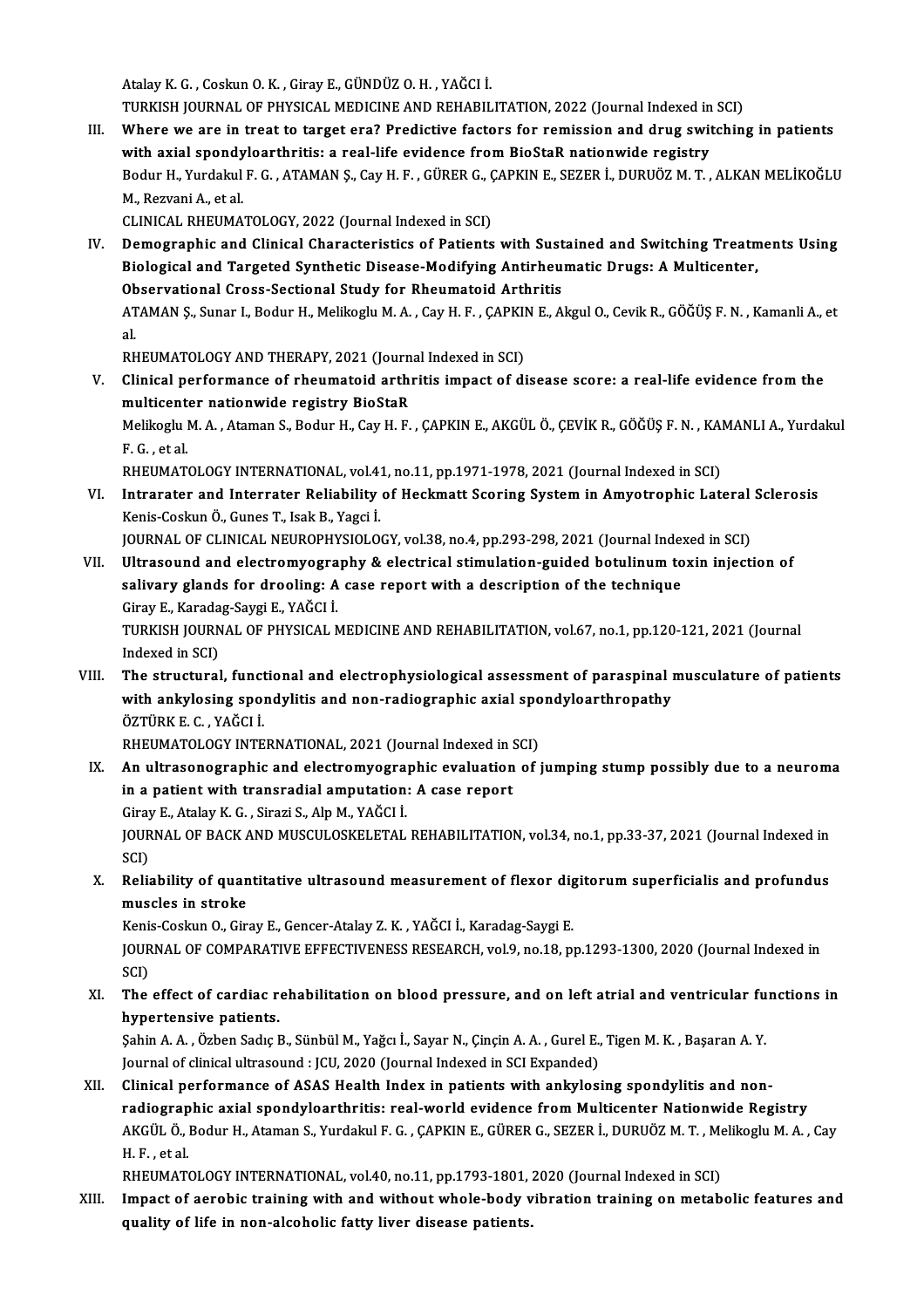Saldıran T., Mutluay F., Yağcı İ., Yılmaz Y.

Annales d'endocrinologie, vol.81, pp.493-499, 2020 (Journal Indexed in SCI)

Saldıran T., Mutluay F., Yağcı İ., Yılmaz Y.<br>Annales d'endocrinologie, vol.81, pp.493-499, 2020 (Journal Indexed in SCI)<br>XIV. Diagnosis and grading of carpal tunnel syndrome with quantitative ultrasound: Is it possible Annales d'endocrinologie, vol.81, pp.493-49<br>Diagnosis and grading of carpal tunnel<br>Ozsoy-Unubol T., Bahar-Ozdemir Y., YAĞCI İ.<br>JOUPMAL OF CLINICAL NEUPOSCIENCE xol Diagnosis and grading of carpal tunnel syndrome with quantitative ultrasoune<br>Ozsoy-Unubol T., Bahar-Ozdemir Y., YAĞCI İ.<br>JOURNAL OF CLINICAL NEUROSCIENCE, vol.75, pp.25-29, 2020 (Journal Indexed in SCI)<br>The effects of COVI

Ozsoy-Unubol T., Bahar-Ozdemir Y., YAĞCI İ.<br>JOURNAL OF CLINICAL NEUROSCIENCE, vol.75, pp.25-29, 2020 (Journal Indexed in SCI)<br>XV. The effects of COVID-19 on Physical Medicine and Rehabilitation in Turkey in the first mo JOURNAL OF CLINICAL NEUROSCIENCE, vol.75, pp.25-29, 2020 (Journal Indexed in SCI)<br>The effects of COVID-19 on Physical Medicine and Rehabilitation in Turkey in the first month of<br>pandemic<br>YAĞCI İ., SARIKAYA S., Ayhan F. F. The effects of COVID-19 on Physical Medicine and Rehabilitation in Turkey in the first month of<br>pandemic<br>YAĞCI İ., SARIKAYA S., Ayhan F. F. , Bahsi A., Kaya B. B. , ERHAN B., Ahi E. D. , Okan S., ÖZKAN Y., Korkmaz M. D. ,

**pa**<br>YA<br>Tu YAĞCI İ., SARIKAYA S., Ayhan F. F. , Bahsi A., Kaya B. B. , ERHAN B., Ahi E. D. , Okan S., ÖZKAN Y., Korkmaz M. I<br>al.<br>TURKISH JOURNAL OF PHYSICAL MEDICINE AND REHABILITATION, vol.66, no.3, pp.244-251, 2020 (Journal<br>Indoved

al<br>TURKISH JOURN<br>Indexed in SCI)<br>The value of n TURKISH JOURNAL OF PHYSICAL MEDICINE AND REHABILITATION, vol.66, no.3, pp.244-251, 2020 (Journal<br>Indexed in SCI)<br>XVI. The value of physiatrists in pediatric intensive care unit: A case report of botulinum toxin injection<br>i

Indexed in SCI)<br>XVI. The value of physiatrists in pediatric intensive care unit: A case report of botulinum toxin injection<br>into masseter muscle for the treatment of trismus

GirayE.,Gencer-AtalayK.,Karadag-SaygiE.,YAĞCI İ. into masseter muscle for the treatment of trismus<br>Giray E., Gencer-Atalay K., Karadag-Saygi E., YAĞCI İ.<br>TURKISH JOURNAL OF PHYSICAL MEDICINE AND REHABILITATION, vol.66, no.1, 2020 (Journal Indexed in SCI)<br>Nature of Cardia Giray E., Gencer-Atalay K., Karadag-Saygi E., YAĞCI İ.<br>TURKISH JOURNAL OF PHYSICAL MEDICINE AND REHABI<br>XVII. Nature of Cardiac Rehabilitation Around the Globe<br>Supervis M. Turk Adavi K. Langz limanez E. Basah E. Dir

TURKISH JOURNAL OF PHYSICAL MEDICINE AND REHABILITATION, vol.66, no.1, 2020 (Journal Indexed in SCI)<br>Nature of Cardiac Rehabilitation Around the Globe<br>Supervia M., Turk-Adawi K., Lopez-Jimenez F., Pesah E., Ding R., Britto **Nature of Cardiac Reha<br>Supervia M., Turk-Adawi K<br>Abreu A., Babu A. S. , et al.<br>EClinicalMedicine vol 13, .** Supervia M., Turk-Adawi K., Lopez-Jimenez F., Pesah E., Ding R., Bri<br>Abreu A., Babu A. S. , et al.<br>EClinicalMedicine, vol.13, pp.46-56, 2019 (Journal Indexed in SCI)<br>Cardiae Bababilitation, Availability and Dansity around

Abreu A., Babu A. S. , et al.<br>EClinicalMedicine, vol.13, pp.46-56, 2019 (Journal Indexed in SCI)<br>XVIII. Cardiac Rehabilitation Availability and Density around the Globe EClinicalMedicine, vol.13, pp.46-56, 2019 (Journal Indexed in SCI)<br>Cardiac Rehabilitation Availability and Density around the Globe<br>Turk-Adawi K., Supervia M., Lopez-Jimenez F., Pesah E., Ding R., Britto R. R. , Bjarnason-Cardiac Rehabilitation<br>Turk-Adawi K., Supervia M<br>Abreu A., Babu A. S. , et al.<br>EClinicalMedicine vol 13

EClinicalMedicine, vol.13, pp.31-45, 2019 (Journal Indexed in SCI)

- Abreu A., Babu A. S. , et al.<br>EClinicalMedicine, vol.13, pp.31-45, 2019 (Journal Indexed in SCI)<br>XIX. Comparison of the effectiveness of orthotic intervention, kinesiotaping, and paraffin treatments in<br>nationts with sarpel EClinicalMedicine, vol.13, pp.31-45, 2019 (Journal Indexed in SCI)<br>Comparison of the effectiveness of orthotic intervention, kinesiotaping, and paraffin tr<br>patients with carpal tunnel syndrome: A single-blind and randomize Comparison of the effectiveness of orthologient<br>patients with carpal tunnel syndrome:<br>Kaplan B. M. , Akyuz G. D. , Kokar S., YAĞCI İ.<br>JOUPNAL OF HAND TUERARY vol 32 no 3 n patients with carpal tunnel syndrome: A single-blind and randomized controlled study<br>Kaplan B. M. , Akyuz G. D. , Kokar S., YAĞCI İ.<br>JOURNAL OF HAND THERAPY, vol.32, no.3, pp.297-304, 2019 (Journal Indexed in SCI)
- XX. Challenges in the treatment of fibrodysplasia ossificans progressiva Gencer-AtalayK.,OzturkE.C. ,YAĞCI İ.,ATAP.,DELİLK.,OzgenZ.,AkyuzG. Challenges in the treatment of fibrodysplasia ossificans progressiva<br>Gencer-Atalay K., Ozturk E. C. , YAĞCI İ., ATA P., DELİL K., Ozgen Z., Akyuz G.<br>Rheumatology International, vol.39, no.3, pp.569-576, 2019 (Journal Index

### XXI. A Preliminary Study on the Correlation Between Spinopelvic Parameters and Balance in Ankylosing Rheumatolog<br>A Prelimina<br>Spondylitis<br>Ozean Elsi E

Ozcan Eksi E. E., Giray E., Bahar Ozdemir Y., YAĞCI İ., Gunduz H. Spondylitis<br>Ozcan Eksi E. E. , Giray E., Bahar Ozdemir Y., YAĞCI İ., Gunduz H.<br>ARCHIVES OF RHEUMATOLOGY, vol.34, no.1, pp.18-25, 2019 (Journal Indexed in SCI)<br>Progressive pseuderbeumeteid dysplasja: A presentation of four

### Ozcan Eksi E. E. , Giray E., Bahar Ozdemir Y., YAĞCI İ., Gunduz H.<br>ARCHIVES OF RHEUMATOLOGY, vol.34, no.1, pp.18-25, 2019 (Journal Indexed in SCI)<br>XXII. Progressive pseudorheumotoid dysplasia: A presentation of four cases ARCHIVES OF RHEUMATOLOGY, vol.34, no.1, pp.18-25, 2019 (Journal Progressive pseudorheumotoid dysplasia: A presentation<br>progression and effects of early rehabilitation program<br>Ciroy E. VAČCLI, ELCIOČLU H.N Progressive pseudorheumoto<br>progression and effects of ea:<br>Giray E., YAĞCI İ., ELÇİOĞLU H. N.<br>TURKISH JOURNAL OF PHYSICAL progression and effects of early rehabilitation program<br>Giray E., YAĞCI İ., ELÇİOĞLU H. N.<br>TURKISH JOURNAL OF PHYSICAL MEDICINE AND REHABILITATION, vol.65, no.3, pp.290-297, 2019 (Journal<br>Indoved in SCD. Giray E., YAĞCI<br>TURKISH JOURN<br>Indexed in SCI)<br>Is ultrasonogr TURKISH JOURNAL OF PHYSICAL MEDICINE AND REHABILITATION, vol.65, no.3, pp.290-297, 2019 (<br>Indexed in SCI)<br>XXIII. Is ultrasonographic enthesitis evaluation helpful for diagnosis of non-radiographic axial<br>spondylearthritic?

# Indexed in SCI)<br>Is ultrasonographie<br>spondyloarthritis?<br>Orsey Unubel T. YAČ Is ultrasonographic en<br>spondyloarthritis?<br>Ozsoy-Unubol T., YAĞCI İ.<br>PHEUMATOLOCY INTERN spondyloarthritis?<br>Ozsoy-Unubol T., YAĞCI İ.<br>RHEUMATOLOGY INTERNATIONAL, vol.38, no.11, pp.2053-2061, 2018 (Journal Indexed in SCI)<br>Are extremedian symptoms assosiated with norinberal sauses in patient with sarpal

- Ozsoy-Unubol T., YAĞCI İ.<br>RHEUMATOLOGY INTERNATIONAL, vol.38, no.11, pp.2053-2061, 2018 (Journal Indexed in SCI)<br>XXIV. Are extramedian symptoms associated with peripheral causes in patient with carpal tunnel RHEUMATOLOGY INTERNATIONAL, vol.38, no.11, pp.2053-2061, :<br>Are extramedian symptoms associated with peripheral can<br>syndrome? Electrodiagnostic and ultrasonographic study<br>Mansir Kaplan B. Alcioniz Loblesisian M. YAČCLI Are extramedian symptoms associated with<br>syndrome? Electrodiagnostic and ultrasono<sub>!</sub><br>Mansiz-Kaplan B., Akdeniz-Leblecicier M., YAĞCI İ.<br>JOUPNAL OF ELECTROMYOCRAPHY AND KINESIO syndrome? Electrodiagnostic and ultrasonographic study<br>Mansiz-Kaplan B., Akdeniz-Leblecicier M., YAĞCI İ.<br>JOURNAL OF ELECTROMYOGRAPHY AND KINESIOLOGY, vol.38, pp.203-207, 2018 (Journal Indexed in SCI)<br>Ineresseed stiffness Mansiz-Kaplan B., Akdeniz-Leblecicier M., YAĞCI İ.<br>JOURNAL OF ELECTROMYOGRAPHY AND KINESIOLOGY, vol.38, p.<br>XXV. Increased stiffness of median nerve in systemic sclerosis<br>VAČCI İ. Kapis Coslava O. Ozey T. Ozea C. Dineskapel
- JOURNAL OF ELECTROMYOGRAPHY AND KINESIOLOGY, v<br>Increased stiffness of median nerve in systemic scl<br>YAĞCI İ., Kenis-Coskun O., Ozsoy T., Ozen G., Direskeneli H.<br>PMC Museuloskalatal Disordars vol 19, no.1, 2017 (Journa XXV. Increased stiffness of median nerve in systemic sclerosis<br>YAĞCI İ., Kenis-Coskun O., Ozsoy T., Ozen G., Direskeneli H.<br>BMC Musculoskeletal Disorders, vol.18, no.1, 2017 (Journal Indexed in SCI Expanded)
- XXVI. What Impairs Balance in Ankylosing Spondylitis? Posture or Disease Activity?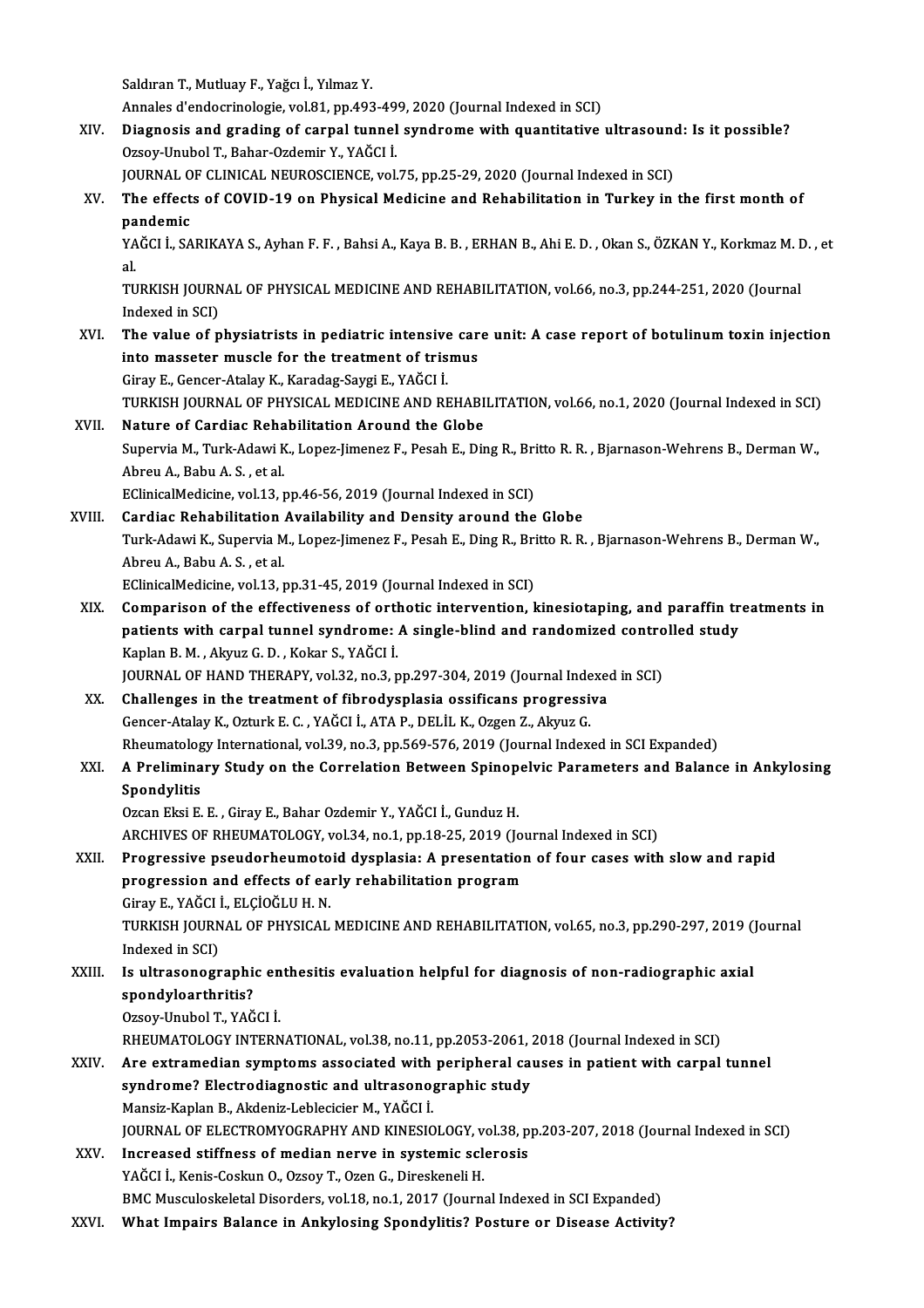GÜNDÜZO.H. ,Ozcan-EksiE.E. ,GirayE.,YAĞCI İ.

GÜNDÜZ O. H. , Ozcan-Eksi E. E. , Giray E., YAĞCI İ.<br>ARCHIVES OF RHEUMATOLOGY, vol.32, no.3, pp.221-226, 2017 (Journal Indexed in SCI)<br>The effect of vitemin D sunnlementation on nain, suality of life, and news sen

GÜNDÜZ O. H. , Ozcan-Eksi E. E. , Giray E., YAĞCI İ.<br>ARCHIVES OF RHEUMATOLOGY, vol.32, no.3, pp.221-226, 2017 (Journal Indexed in SCI)<br>XXVII. The effect of vitamin D supplementation on pain, quality of life, and nerve ARCHIVES OF RHEUMATOLOGY, vol.32, no.<br>The effect of vitamin D supplementation<br>women with chronic widespread pain<br>Alpus C SANAL TOPRAK C VAČCLI Cinev The effect of vitamin D supplementation on pain, quality of life, and nerve conduction studies in<br>women with chronic widespread pain<br>Akyuz G., ŞANAL TOPRAK C., YAĞCI İ., Giray E., Kuru-Bektasoglu P. INTERNATIONAL JOURNAL OF REHABILITATION RESEARCH, vol.40, no.1, pp.76-83, 2017 (Journal Indexed in SCI) Akyuz G., ŞANAL TOPRAK C., YAĞCI İ., Giray E., Kuru-Bektasoglu P.<br>INTERNATIONAL JOURNAL OF REHABILITATION RESEARCH, vol.40, no.1, pp.76-83, 2017 (Journal Indexed in S<br>XXVIII. The relationships of motor-evoked potentials to INTERNATIONAL JOURNAL OF REHABILITATION RESEARCH, vol.40, no.1, p<br>The relationships of motor-evoked potentials to hand dexterity, mothronic stroke patients: a transcranial magnetic stimulation study.<br>Cakar E. Algun C. Durm The relationships of motor-evoked potentials to hand dexterity, motor fundance of the patients: a transcranial magnetic stimulation study.<br>Cakar E., Akyuz G., Durmus O., Bayman L., YAĞCI İ., Karadag-Saygi E., GÜNDÜZ O. H.<br> chronic stroke patients: a transcranial magnetic stimulation study.<br>Cakar E., Akyuz G., Durmus O., Bayman L., YAĞCI İ., Karadag-Saygi E., GÜNDÜZ O. H.<br>Acta neurologica Belgica, vol.116, no.4, pp.481-487, 2016 (Journal Inde Cakar E., Akyuz G., Durmus O., Bayman L., YAĞCI İ., Karadag-Saygi E., GÜNDÜZ O. H.<br>Acta neurologica Belgica, vol.116, no.4, pp.481-487, 2016 (Journal Indexed in SCI)<br>XXIX. Assessment of the New 2012 EULAR/ACR Clinical Clas Acta neurologica Belgica, vol.116, no.<br>Assessment of the New 2012 EUI<br>A Prospective Multicenter Study<br>Ozen G. Inane N. Hual A. H., Bas S. K. Ozen G., Inanc N., Unal A. U., Bas S., Kimyon G., Kisacik B., Onat A. M., Murat S., Keskin H., Can M., et al. A Prospective Multicenter Study<br>Ozen G., Inanc N., Unal A. U. , Bas S., Kimyon G., Kisacik B., Onat A. M. , Murat S., Keskin H.,<br>JOURNAL OF RHEUMATOLOGY, vol.43, no.5, pp.893-900, 2016 (Journal Indexed in SCI)<br>RARASPINAL M Ozen G., Inanc N., Unal A. U. , Bas S., Kimyon G., Kisacik B., Onat A. M. , Murat S., Keskin H., Can M., et al.<br>JOURNAL OF RHEUMATOLOGY, vol.43, no.5, pp.893-900, 2016 (Journal Indexed in SCI)<br>XXX. PARASPINAL MUSCLE DENERV JOURNAL OF RHEUMATOLOGY, vol.43, no.5, pp.893-4<br>PARASPINAL MUSCLE DENERVATION AND BAI<br>Ozcan-Eksi E. E. , YAĞCI İ., Erkal H., Demir-Deviren S.<br>MUSCLE & NEPVE vol.53, no.3, np.422,420, 2016 (L PARASPINAL MUSCLE DENERVATION AND BALANCE IMPAIRMENT<br>Ozcan-Eksi E. E. , YAĞCI İ., Erkal H., Demir-Deviren S.<br>MUSCLE & NERVE, vol.53, no.3, pp.422-430, 2016 (Journal Indexed in SCI)<br>Hunovitaminesis D. in wideonroed nain; it Ozcan-Eksi E. E. , YAĞCI İ., Erkal H., Demir-Deviren S.<br>MUSCLE & NERVE, vol.53, no.3, pp.422-430, 2016 (Journal Indexed in SCI)<br>XXXI. Hypovitaminosis D in widespread pain: its effect on pain perception, quality of life and MUSCLE & NERVE, vol.53, no.3, pp.422-430, 2016 (Journal Indexed in SCI) KuruP.,AkyuzG.,YAĞCI İ.,GirayE. conduction studies<br>Kuru P., Akyuz G., YAĞCI İ., Giray E.<br>RHEUMATOLOGY INTERNATIONAL, vol.35, no.2, pp.315-322, 2015 (Journal Indexed in SCI)<br>Charactoristics of Bationts With Bhoumatoid Arthritis in Turkow Bosults From th XXXII. Characteristics of Patients With Rheumatoid Arthritis in Turkey: Results From the Turkish League<br>Against Rheumatism Rheumatoid Arthritis Registry RHEUMATOLOGY INTERNATIONAL, vol.35, no.2, pp.315-32<br>Characteristics of Patients With Rheumatoid Arthritis<br>Against Rheumatism Rheumatoid Arthritis Registry<br>Pal A Ataman S. Podur H. Pervani A. Paker N. TASTEVIN Characteristics of Patients With Rheumatoid Arthritis in Turkey: Results From the Turkish League<br>Against Rheumatism Rheumatoid Arthritis Registry<br>Bal A., Ataman S., Bodur H., Rezvani A., Paker N., TAŞTEKİN N., Karatepe A. Against Rheumatism Rheumatoid Arthritis Registry<br>Bal A., Ataman S., Bodur H., Rezvani A., Paker N., TAŞTEKİN N., Karatepe A. G. , BORMAl<br>ARCHIVES OF RHEUMATOLOGY, vol.30, no.1, pp.16-22, 2015 (Journal Indexed in SCI)<br>Sanag Bal A., Ataman S., Bodur H., Rezvani A., Paker N., TAŞTEKİN N., Karatepe A. G. , BORMAN P., Yener M., Nas K., et a<br>ARCHIVES OF RHEUMATOLOGY, vol.30, no.1, pp.16-22, 2015 (Journal Indexed in SCI)<br>XXXIII. Sonographic Measure ARCHIVES OF RHEUMATOLOGY, vol.30, no.1, pp.16-22, 2015 (Journal Indexed in SCI)<br>Sonographic Measurements Can be Misleading for Diagnosing Carpal Tunel<br>with Rheumatoid Arthritis.<br>YAĞCI İ., Leblebicier M. A., Kaplan B. M., G Sonographic Measurements Can be Misleading for Diagnosing Carpal Tunel Syndrome in Patients <mark>with Rheumatoid Arthritis.</mark><br>YAĞCI İ., Leblebicier M. A. , Kaplan B. M. , Gokbakan D. O. , Akyuz G.<br>ARTHRITIS & RHEUMATOLOGY, vol.66, 2014 (Journal Indexed in SCI)<br>Volidation of Now 2012 EUJ AB (ACB Clossifisation Critania YAĞCI İ., Leblebicier M. A. , Kaplan B. M. , Gokbakan D. O. , Akyuz G.<br>ARTHRITIS & RHEUMATOLOGY, vol.66, 2014 (Journal Indexed in SCI)<br>XXXIV. Validation of New 2012 EULAR/ACR Classification Criteria for Polymyalgia Rhe ARTHRITIS & RHEUMATOLOGY, vol.66, 2014 (Journal Indexed in SCI)<br>Validation of New 2012 EULAR/ACR Classification Criteria for<br>with the Previous Criteria in a Prospective Multi-Center Study<br>Ozen G. Bes S. Unal A. U. Kimyan G Validation of New 2012 EULAR/ACR Classification Criteria for Polymyalgia Rheumatica: C<br>with the Previous Criteria in a Prospective Multi-Center Study<br>Ozen G., Bas S., Unal A.U. , Kimyon G., Onat A. M. , Can M., Mengi A., S with the Previous Criteria in a Prospective Multi-Center Study<br>Ozen G., Bas S., Unal A. U. , Kimyon G., Onat A. M. , Can M., Mengi A., Sahi<br>ARTHRITIS & RHEUMATOLOGY, vol.66, 2014 (Journal Indexed in SCI)<br>Electrophysiologic Ozen G., Bas S., Unal A. U. , Kimyon G., Onat A. M. , Can M., Mengi A., Sahin A., YILMAZ S., Keskin H., et al.<br>ARTHRITIS & RHEUMATOLOGY, vol.66, 2014 (Journal Indexed in SCI)<br>XXXV. Electrophysiological Evaluation of Aut ARTHRITIS & RHEUMATOLOGY, vol.66, 201<br>Electrophysiological Evaluation of Aut<br>Patients with Fibromyalgia Syndrome.<br>Hatun L. YAČCLİ, Alunu C. Halu E. O Patients with Fibromyalgia Syndrome.<br>Ustun I., YAĞCI İ., Akvuz G., Unlu F. O. ARTHRITIS & RHEUMATOLOGY, vol.66, 2014 (Journal Indexed in SCI) Ustun I., YAĞCI İ., Akyuz G., Unlu F. O.<br>ARTHRITIS & RHEUMATOLOGY, vol.66, 2014 (Journal Indexed in SCI)<br>XXXVI. Is the Transcranial Magnetic Stimulation an Adjunctive Treatment in Fibromyalgia Patients?<br>VAČCLI, Agirman M. ARTHRITIS & RHEUMATOLOGY, vol.66,<br>Is the Transcranial Magnetic Stimu<br>YAĞCI İ., Agirman M., Ozturk D., Eren B.<br>TURKIVE FIZIKSEL TIR VE REHARILITA Is the Transcranial Magnetic Stimulation an Adjunctive Treatment in Fibromyalgia Patients?<br>YAĞCI İ., Agirman M., Ozturk D., Eren B.<br>TURKIYE FIZIKSEL TIP VE REHABILITASYON DERGISI-TURKISH JOURNAL OF PHYSICAL MEDICINE AND<br>RE YAĞCI İ., Agirman M., Ozturk D., Eren B.<br>TURKIYE FIZIKSEL TIP VE REHABILITASYON DERGISI-TURKISH JOURNAL<br>REHABILITATION, vol.60, no.3, pp.206-211, 2014 (Journal Indexed in SCI)<br>Ssientifis Baners from Turkey in the Eield of TURKIYE FIZIKSEL TIP VE REHABILITASYON DERGISI-TURKISH JOURNAL OF PHYSICAL MEDICINE AND<br>REHABILITATION, vol.60, no.3, pp.206-211, 2014 (Journal Indexed in SCI)<br>XXXVII. Scientific Papers from Turkey in the Field of Physical REHABILITATION<br>Scientific Paper:<br>YAĞCI İ., Sindel D.<br>TURKIVE EIZIKSE Scientific Papers from Turkey in the Field of Physical Medicine and Rehabilitation<br>YAĞCI İ., Sindel D.<br>TURKIYE FIZIKSEL TIP VE REHABILITASYON DERGISI-TURKISH JOURNAL OF PHYSICAL MEDICINE AND<br>REHABILITATION vel 50 no.4 np.2 YAĞCI İ., Sindel D.<br>TURKIYE FIZIKSEL TIP VE REHABILITASYON DERGISI-TURKISH JOURNAL<br>REHABILITATION, vol.59, no.4, pp.273-275, 2013 (Journal Indexed in SCI)<br>Museuloskelatel Bein in Elderly Betients with Osteononosis: A Mul TURKIYE FIZIKSEL TIP VE REHABILITASYON DERGISI-TURKISH JOURNAL OF PHYSICAL ME<br>REHABILITATION, vol.59, no.4, pp.273-275, 2013 (Journal Indexed in SCI)<br>XXXVIII. Musculoskeletal Pain in Elderly Patients with Osteoporosis: A M REHABILITATION, vol.59, no.4, pp.273-275, 2013 (Journal Indexed in SCI)<br>Musculoskeletal Pain in Elderly Patients with Osteoporosis: A Multicenter Study<br>Gokce Kutsal Y., ÖZDEMİR O., KARAHAN S., AKYOL Y., Borman P., Dogan A. Muscul<br>Gokce F<br>S., et al.<br>TUDKIV Gokce Kutsal Y., ÖZDEMİR O., KARAHAN S., AKYOL Y., Borman P., Dogan A., EYİGÖR S., GÜZEL R., Ortancil (<br>S., et al.<br>TURKIYE FIZIKSEL TIP VE REHABILITASYON DERGISI-TURKISH JOURNAL OF PHYSICAL MEDICINE AND<br>REHABILITATION .val S., et al.<br>TURKIYE FIZIKSEL TIP VE REHABILITASYON DERGISI-TURKISH JOURNAL<br>REHABILITATION, vol.58, no.4, pp.263-266, 2012 (Journal Indexed in SCI)<br>Relymyslsia Rhoumatise in 31st Contuny TURKIYE FIZIKSEL TIP VE REHABILITASYON<br>REHABILITATION, vol.58, no.4, pp.263-266, 2<br>XXXIX. Polymyalgia Rheumatica in 21st Century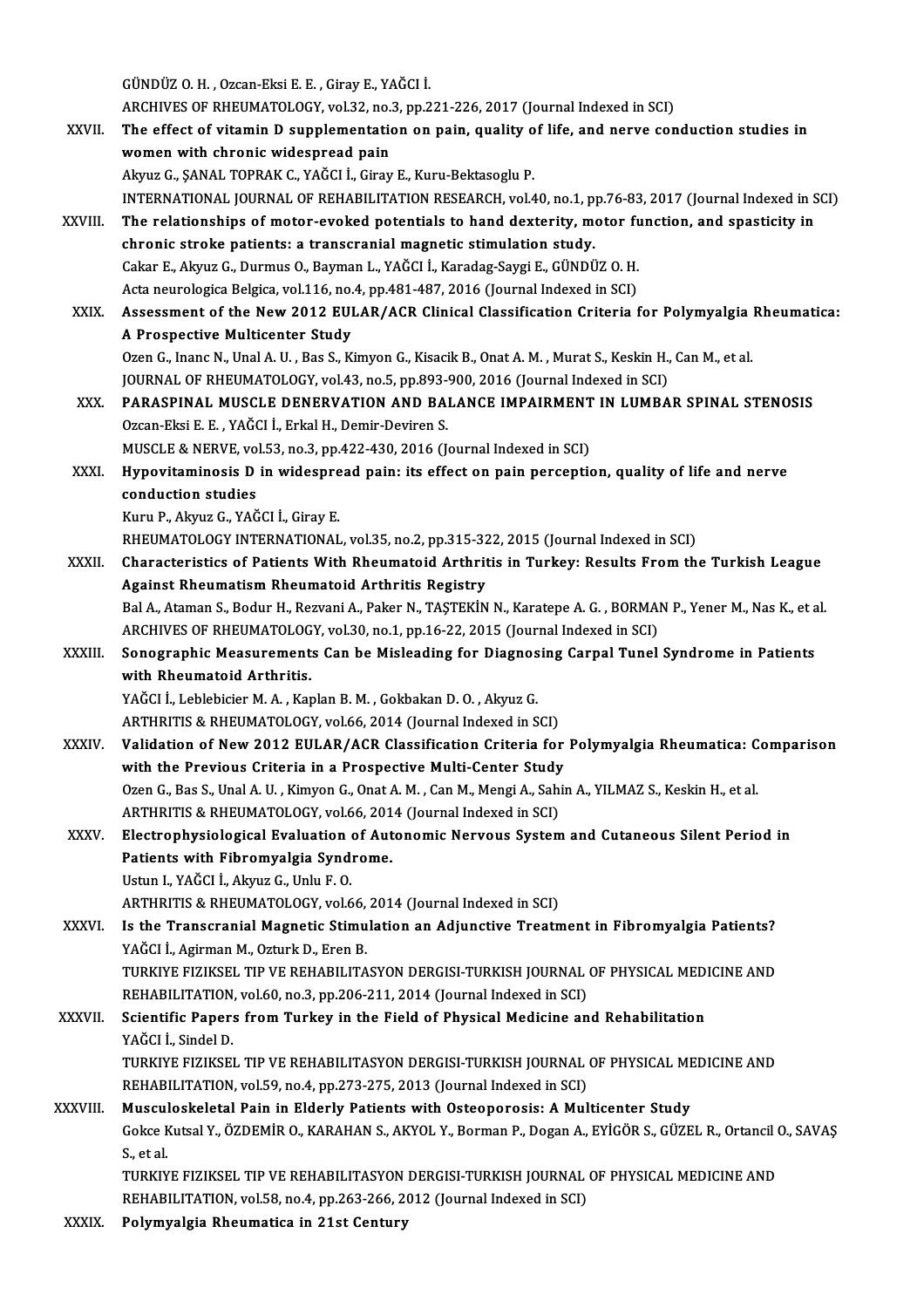|         | Yagci I                                                                                                                                                          |
|---------|------------------------------------------------------------------------------------------------------------------------------------------------------------------|
|         | TURKIYE FIZIKSEL TIP VE REHABILITASYON DERGISI-TURKISH JOURNAL OF PHYSICAL MEDICINE AND                                                                          |
|         | REHABILITATION, vol.58, no.2, pp.143-150, 2012 (Journal Indexed in SCI)                                                                                          |
| XL.     | Identifying the Characteristics of Geriatric Patients who Referred to Outpatient Clinics of Physical                                                             |
|         | Medicine and Rehabilitation: A Multicenter Descriptive Study                                                                                                     |
|         | Dogan A., Ceceli E., Okumus M., Gokkaya N. K. O., Kutsal Y. G., Borman P., Oztop P., ALTINDAĞ Ö., Aydeniz A.,<br>Beyazova M., et al.                             |
|         | TURKIYE FIZIKSEL TIP VE REHABILITASYON DERGISI-TURKISH JOURNAL OF PHYSICAL MEDICINE AND                                                                          |
|         | REHABILITATION, vol.57, no.3, pp.143-149, 2011 (Journal Indexed in SCI)                                                                                          |
| XLI.    | Sensitivities of Various Electrophysiological Methods in the Diagnosis of Ulnar Neuropathy at the                                                                |
|         | Elbow                                                                                                                                                            |
|         | Mesci E., GÜNDÜZ O. H., YAĞCI İ., Us O., Akyuz G.                                                                                                                |
|         | NEUROSURGERY QUARTERLY, vol.20, no.2, pp.60-64, 2010 (Journal Indexed in SCI)                                                                                    |
| XLII.   | Isolated Knee Osteonecrosis Secondary to Corticosteroid Use in Two Patients with Idiopathic                                                                      |
|         | Thrombocytopenic Purpura                                                                                                                                         |
|         | YAĞCI İ., Agirman M., Akyuz G.                                                                                                                                   |
|         | TURKIYE FIZIKSEL TIP VE REHABILITASYON DERGISI-TURKISH JOURNAL OF PHYSICAL MEDICINE AND<br>REHABILITATION, vol.56, no.2, pp.94-96, 2010 (Journal Indexed in SCI) |
| XLIII.  | Comparative electrophysiological techniques in the diagnosis of carpal tunnel syndrome in patients                                                               |
|         | with diabetic polyneuropathy                                                                                                                                     |
|         | YAĞCI İ., GÜNDÜZ O. H., Sancak S., Agirman M., Mesci E., Akyuz G.                                                                                                |
|         | DIABETES RESEARCH AND CLINICAL PRACTICE, vol.88, no.2, pp.157-163, 2010 (Journal Indexed in SCI)                                                                 |
| XLIV.   | Bilateral Brachial Neuritis Following Diphtheria, Tetanus and Pertussis Vaccination: Case Report                                                                 |
|         | YAĞCI İ., Ofluoglu D., Akyuz G.                                                                                                                                  |
|         | TURKIYE KLINIKLERI TIP BILIMLERI DERGISI, vol.30, no.1, pp.375-379, 2010 (Journal Indexed in SCI)                                                                |
| XLV.    | Fibromyalgia Syndrome in Patients with Chronic Low Back Pain                                                                                                     |
|         | YAĞCI İ., Akcan E., Yildirim P., Agirman M., Guven Z.<br>TURKISH JOURNAL OF RHEUMATOLOGY-TURK ROMATOLOJI DERGISI, vol.25, no.1, pp.37-40, 2010 (Journal          |
|         | Indexed in SCI)                                                                                                                                                  |
| XLVI.   | Case Report: Wrist Neuropathic Arthropathy Secondary to Syringomyelia                                                                                            |
|         | YAĞCI İ., Ozkok O., Ustun I., Agirman M., GÜNDÜZ O. H., Akyuz G.                                                                                                 |
|         | TURKIYE FIZIKSEL TIP VE REHABILITASYON DERGISI-TURKISH JOURNAL OF PHYSICAL MEDICINE AND                                                                          |
|         | REHABILITATION, vol.55, no.4, pp.176-178, 2009 (Journal Indexed in SCI)                                                                                          |
| XLVII.  | The Utility of Lumbar Paraspinal Mapping in the Diagnosis of Lumbar Spinal Stenosis                                                                              |
|         | YAĞCI İ., GÜNDÜZ O. H., Ekinci G., Diracoglu D., Us O., Akyuz G.                                                                                                 |
|         | AMERICAN JOURNAL OF PHYSICAL MEDICINE & REHABILITATION, vol.88, no.10, pp.843-851, 2009 (Journal                                                                 |
| XLVIII. | Indexed in SCI)<br>Knee vs hip single-joint intra-articular hyaluronic acid injection in patients with both hip and knee                                         |
|         | osteoarthritis: a pilot study                                                                                                                                    |
|         | Diracoglu D., Alptekin K., Teksoz B., YAĞCI İ., Ozcakar L., Aksoy C.                                                                                             |
|         | CLINICAL RHEUMATOLOGY, vol.28, no.9, pp.1021-1024, 2009 (Journal Indexed in SCI)                                                                                 |
| XLIX.   | FORCEFUL STRETCHING OF THE HAMSTRINGS AT WHAT EXPENSE? SCIATIC NEUROPATHY IN A                                                                                   |
|         | <b>CHILD</b>                                                                                                                                                     |
|         | GÜNDÜZ O.H., YAĞCI İ., Ozcakar L.                                                                                                                                |
|         | SINGAPORE MEDICAL JOURNAL, vol.50, no.9, pp.919-920, 2009 (Journal Indexed in SCI)                                                                               |
| L.      | Comparison of splinting and splinting plus low-level laser therapy in idiopathic carpal tunnel                                                                   |
|         | syndrome<br>YAĞCI İ., Elmas O., Akcan E., Ustun I., GÜNDÜZ O. H., Guven Z.                                                                                       |
|         | CLINICAL RHEUMATOLOGY, vol.28, no.9, pp.1059-1065, 2009 (Journal Indexed in SCI)                                                                                 |
| LI.     | SUDDEN INCREASE OF NECK FLEXION IN ANKYLOSING SPONDYLITIS: QUO VADIS?                                                                                            |
|         | GÜNDÜZ O.H., YAĞCI İ., Kiralp M.Z., Oezcakar L.                                                                                                                  |
|         |                                                                                                                                                                  |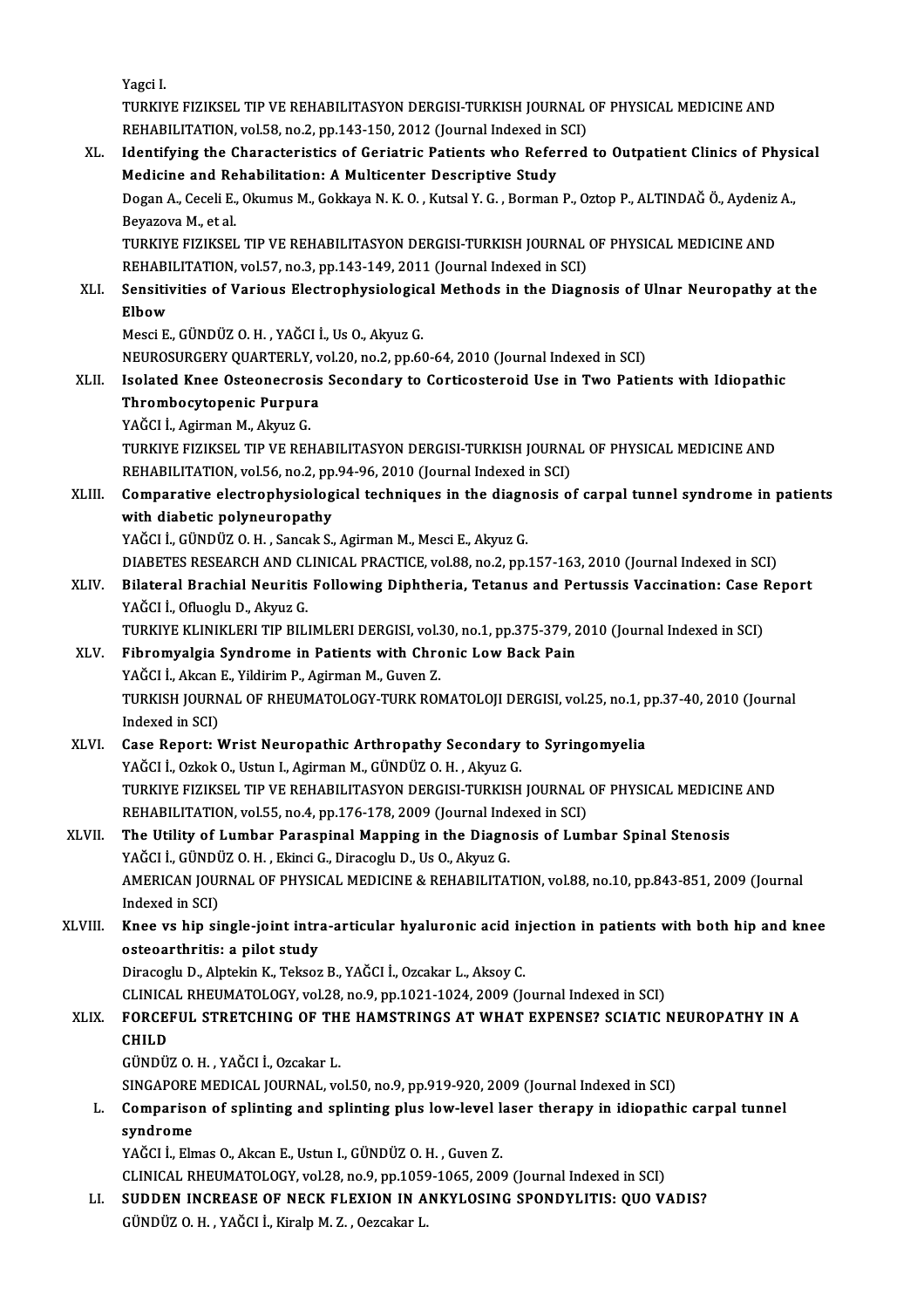ACTA REUMATOLOGICA PORTUGUESA, vol.34, no.1, pp.141-142, 2009 (Journal Indexed in SCI)<br>Comparison of splinting, enlinting plus local staneid injection and enen cannal tunne

LII. Comparison of splinting, splinting plus local steroid injection and open carpal tunnel release<br>outcomes in idiopathic carpal tunnel syndrome ACTA REUMATOLOGICA PORTUGUESA, vol.34, no.1, pp<br>Comparison of splinting, splinting plus local ste<br>outcomes in idiopathic carpal tunnel syndrome Ucan H., Yagci I., Yilmaz L., Yagmurlu F., Keskin D., Bodur H. RHEUMATOLOGY INTERNATIONAL, vol.27, no.1, pp.45-51, 2006 (Journal Indexed in SCI)

### Articles Published in Other Journals

I. Does ultrasound imaging of the spastic muscle have an additive effect on clinical examination tools in patients with cerebral palsy?: A pilot study AtalayK.G. ,SaygiE.K. ,AKBAŞ F.,CoskunO.K. ,AKGÜLLEA.H. ,YAĞCI İ. in patients with cerebral palsy?: A pilot study<br>Atalay K. G. , Saygi E. K. , AKBAŞ F., Coskun O. K. , AKGÜLLE A. H. , YAĞCI İ.<br>NORTHERN CLINICS OF ISTANBUL, vol.9, no.2, pp.102-108, 2022 (Journal Indexed in ESCI)<br>Bespirato Atalay K. G. , Saygi E. K. , AKBAŞ F., Coskun O. K. , AKGÜLLE A. H. , YAĞCI İ.<br>NORTHERN CLINICS OF ISTANBUL, vol.9, no.2, pp.102-108, 2022 (Journal Indexed in ESCI)<br>II. Respiratory and peripheral muscle involvement in pati NORTHERN CLINICS OF ISTANBUL, vo<br>Respiratory and peripheral musc<br>due to congenital heart diseases.<br>Kanis Coslun Ö. Kosakava D. Važar İ. Respiratory and peripheral muscle involvement in p<br>due to congenital heart diseases.<br>Keniş-Coşkun Ö., Kocakaya D., Yağcı İ., Mutlu B., Karakurt S.<br>Manakli arebiyes for sheet disease — Arebiyie Manakli ner due to congenital heart diseases.<br>Keniş-Coşkun Ö., Kocakaya D., Yağcı İ., Mutlu B., Karakurt S.<br>Monaldi archives for chest disease = Archivio Monaldi per le malattie del torace, vol.91, no.3, 2021 (Refereed Keniş-Coşkun Ö., Kocakaya D., '<br>Monaldi archives for chest dise<br>Journals of Other Institutions)<br>Comparison of espehis and Monaldi archives for chest disease = Archivio Monaldi per le malattie del torace, vol.91, no.3, 2021 (Refereed<br>Journals of Other Institutions)<br>III. Comparison of aerobic and combined aerobic and whole-body vibration traini Journals of Other Institutions)<br>Comparison of aerobic and combined aero<br>fitness in non-alcoholic fatty liver patients<br>Saldiran T.C. Muthov E.K., Yaggi L.Yilmar V. Comparison of aerobic and combined ae:<br>fitness in non-alcoholic fatty liver patien<br>Saldiran T.C., Mutluay F.K., Yagci İ., Yilmaz Y.<br>COMBARATIVE EXERCISE BUYSIOLOCY, vol 17 Saldiran T. C. , Mutluay F. K. , Yagci İ., Yilmaz Y.<br>COMPARATIVE EXERCISE PHYSIOLOGY, vol.17, no.4, pp.393-401, 2021 (Journal Indexed in ESCI) IV. Assessment of the knowledge and awareness of a sample of young researcher physicians on COMPARATIVE EXERCISE PHYSIOLOGY, vol.17, no.4, pp.393-401, 2021 (Journal Indexed in ESCI)<br>Assessment of the knowledge and awareness of a sample of young researcher physicial<br>reporting guidelines and the EQUATOR network: A Assessment of the knowledge and awareness of a sample of<br>reporting guidelines and the EQUATOR network: A single ce<br>Giray E., KENİŞ COŞKUN Ö., KARACAATLI M., YAĞCI İ., GÜNDÜZ O. H.<br>Marmara Madisal Jaurnal val 33 no 1 nn 1 6 reporting guidelines and the EQUATOR network: A single center cros:<br>Giray E., KENİŞ COŞKUN Ö., KARACAATLI M., YAĞCI İ., GÜNDÜZ O. H.<br>Marmara Medical Journal, vol.33, no.1, pp.1-6, 2020 (Journal Indexed in ESCI)<br>Musele bell Giray E., KENİŞ COŞKUN Ö., KARACAATLI M., YAĞCI İ., GÜNDÜZ O. H.<br>Marmara Medical Journal, vol.33, no.1, pp.1-6, 2020 (Journal Indexed in ESCI)<br>V. Muscle belly in the tunnel: an unusual cause of carpal tunnel syndrome i Marmara Medical Journal, vol.33, no.1, pp.1-6, 2020 (Journal Indexed in ESCI)<br>Muscle belly in the tunnel: an unusual cause of carpal tunnel syndroi<br>injury<br>GİRAY E., GENÇER Z. K., KURT S., YAĞCI İ. Muscle belly in the tunnel: an unusua<br>injury<br>GİRAY E., GENÇER Z. K. , KURT S., YAĞCI İ.<br>Sninel Cerd Series and Cases vel 5. no.1.1 Spinal Cord Series and Cases, vol.5, no.1, 2019 (Refereed Journals of Other Institutions) GİRAY E., GENÇER Z. K. , KURT S., YAĞCI İ.<br>Spinal Cord Series and Cases, vol.5, no.1, 2019 (Refereed Journals of Other Institutions)<br>VI. Validity and reliability of the turkish version of "cardiac rehabilitation barriers s KENİŞ COŞKUN Ö., YAĞCI İ., Selma o., ÖZBEN SADIÇ B.<br>GULHANE MEDICAL JOURNAL, vol.61, no.2, pp.59, 2019 (Other Refereed National Journals) Validity and reliability of the turkish version of "cardiac rehabilitation barriers s<br>KENİŞ COŞKUN Ö., YAĞCI İ., Selma o., ÖZBEN SADIÇ B.<br>GULHANE MEDICAL JOURNAL, vol.61, no.2, pp.59, 2019 (Other Refereed National Journals KENİŞ COŞKUN Ö., YAĞCI İ., Selma o., ÖZBEN SADIÇ B.<br>GULHANE MEDICAL JOURNAL, vol.61, no.2, pp.59, 2019 (Other Refereed National Jour<br>VII. Kardiyak Rehabilitasyon Programının Bakım Veren Kişilere Yönelik Faydası<br>mangız kapl GULHANE MEDICAL JOURNAL, vol.61,<br>Kardiyak Rehabilitasyon Program<br>mansız kaplan b., YAĞCI İ., GÖÇMEN S.<br>Akdaniz Madisəl Journal, 2018 (Other Kardiyak Rehabilitasyon Programının Bakım Veren Kişilere<br>mansız kaplan b., YAĞCI İ., GÖÇMEN S.<br>Akdeniz Medical Journal, 2018 (Other Refereed National Journals)<br>Illtresenegraphic assessment of the shoulder in patients w mansız kaplan b., YAĞCI İ., GÖÇMEN S.<br>Akdeniz Medical Journal, 2018 (Other Refereed National Journals)<br>VIII. Ultrasonographic assessment of the shoulder in patients with carpal tunnel syndrome<br>MANSIZ KAPLAN B., YAĞCI İ Akdeniz Medical Journal, 2018 (Other Refereed National Journals) Marmara Medical Journal, vol.29, no.2, pp.102, 2016 (Refereed Journals of Other Institutions) MANSIZ KAPLAN B., YAĞCI İ., AKDENİZ LEBLEBİCİER M.<br>Marmara Medical Journal, vol.29, no.2, pp.102, 2016 (Refereed Journals of Other Institutions)<br>IX. Physical Functional and Sociocultural Parameters That Predict Fall in Eld Marmara Medical Journal, vol.29, no.2, pp.102, 2016 (Refereed Journals of Other Institutions)<br>Physical Functional and Sociocultural Parameters That Predict Fall in Elderly Multicenter Study<br>AYDENİZ A., nurten e., YAZGAN P. Phys<br>AYDI<br>et al.<br>ETB AYDENİZ A., nurten e., YAZGAN P., KUTSAL F. Y. , EYİGÖR S., BORMAN P., kutay g., ALTINDAĞ Ö., mehmet b., esma c.,<br>et al.<br>FTR Bilimleri Dergisi, vol.18, no.3, pp.170-176, 2015 (Other Refereed National Journals)

### Books&Book Chapters

I. Romatizmal Hastalıklar ve COVID-19 YAĞCI İ.,BAHŞİA. Romatizmal Hastalıklar ve COVID-19<br>YAĞCI İ., BAHŞİ A.<br>in: Covid 19 Pandemisi ve Fiziksel Tıp ve Rehabilitasyon, F. Figen AYHAN, Derya DEMİRBAĞ KABAYEL, Editor,<br>Türkiye Klinikleri, Arkara, np.60,69,2020 YAĞCI İ., BAHŞİ A.<br>in: Covid 19 Pandemisi ve Fiziksel Tıp ve F<br>Türkiye Klinikleri, Ankara, pp.60-69, 2020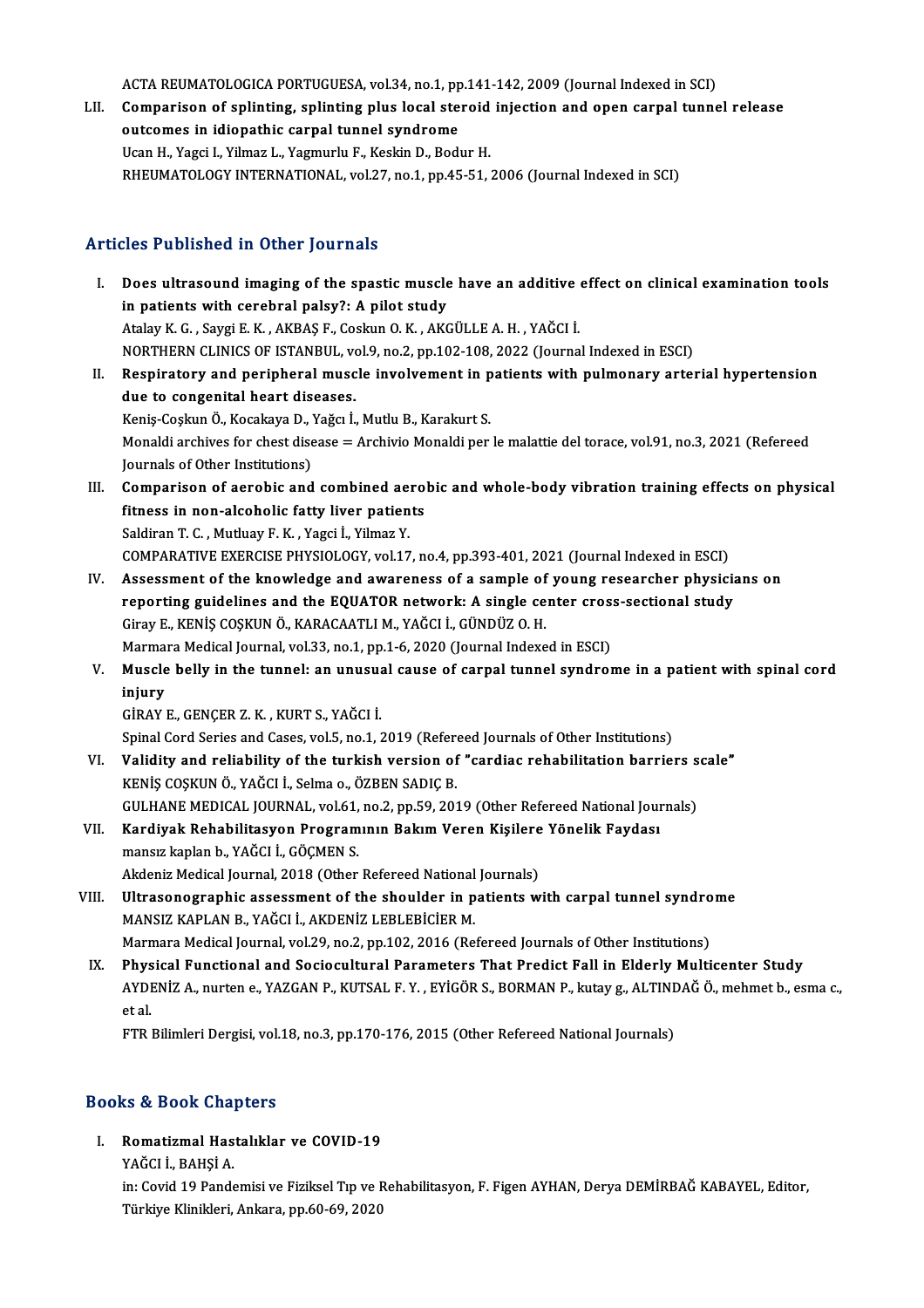II. Radial sinir tuzak ve kompresyon nöropatileri<br>Seğlerveğe bu YAČCLİ **Radial sinir tuzak ve<br>çağlar yağcıh., YAĞCI İ.<br>in: Türkiye Klinikleri Fir** Radial sinir tuzak ve kompresyon nöropatileri<br>çağlar yağcı h., YAĞCI İ.<br>in: Türkiye Klinikleri Fiziksel Tıp ve Rehabilitasyon, , Editor, Türkiye Klinikleri, Ankara, pp.31-35, 2019<br>Tonaka Traymaay Tadavisinde FizikaalTın ve çağlar yağcı h., YAĞCI İ.<br>in: Türkiye Klinikleri Fiziksel Tıp ve Rehabilitasyon, , Editor, Türkiye Klinikler<br>III. Toraks Travması Tedavisinde FizikselTıp ve Rehabilitasyonun Rolü<br>KENİŞ COŞKUN Ö., YAĞCI İ.

in: Türkiye Klinikleri Fizikse<br><mark>Toraks Travması Tedavi</mark><br>KENİŞ COŞKUN Ö., YAĞCI İ.<br>in: Toraks tTaymaları, Dos İ.

Toraks Travması Tedavisinde FizikselTıp ve Rehabilitasyonun Rolü<br>KENİŞ COŞKUN Ö., YAĞCI İ.<br>in: Toraks tTavmaları, Doç.Dr. Mehmet Oğuzhan Özyurtkan, Doç.Dr. Korkut Bostancı, Prof.Dr. Berkant Özpolat,<br>Editor, Ankara Nobel Tı KENİŞ COŞKUN Ö., YAĞCI İ.<br>in: Toraks tTavmaları, Doç.Dr. Mehmet Oğuzhan Özyurtkan, Doç.<br>Editor, Ankara Nobel Tıp Kitabevleri, Ankara, pp.305-311, 2018<br>elektronöromiyasınıfide kas iskelet sistemi ultrasonasına Editor, Ankara Nobel Tıp Kitabevleri, Ankara, pp.305-311, 2018

IV. elektronöromiyografide kas iskelet sistemi ultrasonografisi

in: elektrodiagnoz, akyüz g, yağcı i, Editor, güneş tıp kitabevleri, pp.539-551, 2017

### Refereed Congress / Symposium Publications in Proceedings

efereed Congress / Symposium Publications in Proceedings<br>I. Konjenital Kalp Hastalığına Bağlı Pulmner Arteryel Hipertansiyon Hastalarında Solunum ve Periferik<br>Kes Tutulumu rood dongro.<br>Konjenital Kal<sub>l</sub><br>Kas Tutulumu.<br><sup>Konje Cochun Ö</sup> Kas Tutulumu.<br>Keniş Coşkun Ö., Kocakaya D., Yağcı İ., Mutlu B., Karakurt S.

Kas Tutulumu.<br>Keniş Coşkun Ö., Kocakaya D., Yağcı İ., Mutlu B., Karakurt S.<br>3. Ulusal ADHAD Kongresi, Pulmoner Hipertansiyon 2020, ADHAD Dijital 2020, İstanbul, Turkey, 27 November<br>2020, np.20 Keniş Coşkul<br>3. Ulusal ADI<br>2020, pp.20<br>Cana Arasti 3. Ulusal ADHAD Kongresi, Pulmoner Hipertansiyon 2020, ADHAD Dijital 2020, İstanbul, Turkey, 27 November<br>2020, pp.20<br>II. Genç Araştırmacıların Raporlama Kılavuzlarının Kullanımı ile İlgili Bilgi ve Farkındalığı: Kesits

# 2020, pp.20<br>II. Genç Araştırmacıların Raporlama Kılavuzlarının Kullanımı ile İlgili Bilgi ve Farkındalığı: Kesitsel Bir<br>Çalışma Genç Araştırmacıların Raporlama Kılavuzlarının Kullanımı ile<br>Çalışma<br>Giray E., KENİŞ COŞKUN Ö., KARACAATLI M., GÜNDÜZ O. H. , YAĞCI İ.<br>Türk Bomataleji Kongresi 2019, Turkey 20, 24 Marsh 2019

Çalışma<br>Giray E., KENİŞ COŞKUN Ö., KARACAATLI M., GÜNDÜZ O. H. , Y<br>Türk Romatoloji Kongresi 2019, Turkey, 20 - 24 March 2019<br>Physisal Modisine and Behabilitation Before and After

Türk Romatoloji Kongresi 2019, Turkey, 20 - 24 March 2019

III. Physical Medicine and Rehabilitation Before and After Ultrasound.<br>YAĞCI İ. Physical Medicine and Rehabilitation Before and After Ultrasound.<br>YAĞCI İ.<br>13th Mediterranean Congress of Physical Rehabilitation Medicine., 7 - 10 November 2019<br>The role of electronouromyography (ENMC) in the Clinical Pre

# YAĞCI İ.<br>13th Mediterranean Congress of Physical Rehabilitation Medicine., 7 - 10 November 2019<br>IV. The role of electroneuromyography (ENMG) in the Clinical Practice and Education of PRM<br>Physicians 13th Medite:<br>The role of<br>Physicians<br>AKYÜZ G D The role of electroneuromyography<br>Physicians<br>AKYÜZ G. D. , KENİŞ COŞKUN Ö., YAĞCI İ.<br>12th International Sosiaty of Physical anı

Physicians<br>AKYÜZ G. D. , KENİŞ COŞKUN Ö., YAĞCI İ.<br>13th International Society of Physical and Rehabilitation Medicine World Congress, Kobe, Japan, 9 - 13 June 2019,<br>nn 60 AKYÜZ<br>13th II<br>pp.69<br>Kardi 13th International Society of Physical and Rehabilitation Medicine World Congress, Kobe, Japan, 9 - 13 June 201<br>1996)<br>V. Kardiyak Rehabilitasyonda Engeller Skalasının (KRES) Türkçe Geçerlilik ve Güvenilirliği Çalışması<br>199

pp.69<br>Kardiyak Rehabilitasyonda Engeller Skalasının (K<br>KENİŞ COŞKUN Ö., YAĞCI İ., Göçmen S., ÖZBEN SADIÇ B.<br>27 Hlusel Firikael Tın ve Behabilitasyon Kongresi Turka Kardiyak Rehabilitasyonda Engeller Skalasının (KRES) Türkçe Geçer<br>KENİŞ COŞKUN Ö., YAĞCI İ., Göçmen S., ÖZBEN SADIÇ B.<br>27. Ulusal Fiziksel Tıp ve Rehabilitasyon Kongresi, Turkey, 17 - 21 April 2019<br>Unilateral Transtibial A

### KENİŞ COŞKUN Ö., YAĞCI İ., Göçmen S., ÖZBEN SADIÇ B.<br>27. Ulusal Fiziksel Tıp ve Rehabilitasyon Kongresi, Turkey, 17 - 21 April 2019<br>VI. Unilateral Transtibial Ampute Hastalarda Rektus Femoris Kasının Kantitatif Ultraso 27. Ulusal Fiziksel Ti<br>Unilateral Transtil<br>Değerlendirilmesi<br>senceratalark KEN Unilateral Transtibial Ampute Hastalarda Rektus Femoris K.<br>Değerlendirilmesi<br>gencer atalay k., KENİŞ COŞKUN Ö., Giray E., GÜNDÜZ O. H. , YAĞCI İ.<br>27 Hlucel Eirikeel Tın ve Behabilitasyon Kongres Turkey 17 - 21 Ar Değerlendirilmesi<br>19. gencer atalay k., KENİŞ COŞKUN Ö., Giray E., GÜNDÜZ O. H. , YAĞCI İ.<br>27. Ulusal Fiziksel Tıp ve Rehabilitasyon Kongres, Turkey, 17 - 21 April 2019

# gencer atalay k., KENİŞ COŞKUN Ö., Giray E., GÜNDÜZ O. H. , YAĞCI İ.<br>27. Ulusal Fiziksel Tıp ve Rehabilitasyon Kongres, Turkey, 17 - 21 April 2019<br>VII. Fleksör Digitorum Süperfisiyalis ve Profundus Kaslarının Kronik In Kantitatif Ultrasonografi İle Değerlendirilmesi<br>KENİŞ COŞKUN Ö., Giray E., gencer atalay k., KARADAĞ SAYGI N. E. , YAĞCI İ. Fleksőr Digitorum Süperfisiyalis ve Profundus Kaslarının Kronik Ir<br>Kantitatif Ultrasonografi Ile Değerlendirilmesi<br>KENİŞ COŞKUN Ö., Giray E., gencer atalay k., KARADAĞ SAYGI N. E. , YAĞCI İ.<br>27 Hlucel Firikael Tın ve Behab

27. Ulusal Fiziksel Tıp ve Rehabilitasyon Kongresi, Turkey, 17 - 21 April 2019

- KENİŞ COŞKUN Ö., Giray E., gencer atalay k., KARADAĞ SAYGI N. E. , YAĞCI İ.<br>27. Ulusal Fiziksel Tıp ve Rehabilitasyon Kongresi, Turkey, 17 21 April 2019<br>VIII. **IMPACT OF CARDIAC REHABILITATION ON QUALITY OF LIFE INPATI** 27. Ulusal Fiziksel Tıp ve Rehabilitasyon Kongresi, Turkey, 17 - 21 April 2019<br>IMPACT OF CARDIAC REHABILITATION ON QUALITY OF LIFE INPATIENTS WITH HYPE<br>ŞİMŞEK E. E. , ŞAHİN A. A. , Kanar B., SÜNBÜL M., ÇETİN H., YAĞCI İ., IMPACT OF CARDIAC REHABILITATION ON QUALITY OF LIFE INPATIENTS WITH HYPERTEN<br>ŞİMŞEK E. E. , ŞAHİN A. A. , Kanar B., SÜNBÜL M., ÇETİN H., YAĞCI İ., ÖZBEN SADIÇ B., TİGEN M. K.<br>15th International Congress of Update in Cardio ŞİMŞEK E. E. , ŞAHİN A. A. , Kanar B., SÜNBÜL M., ÇETİN H., YAĞCI İ., ÖZBEN SADIÇ B., TİGEN M. K.<br>15th International Congress of Update in Cardiology and Cardiovascular Surgery, 27 - 30 March 2<br>IX. Ankilozan Spondilit'
- 15th International Congress of Update in Canadia<br>Ankilozan Spondilit'te Mikrorna Ekspr<br>TÜRKYILMAZ A., AKBAŞ F., ATA P., YAĞCI İ. Uluslararası Katılımlı Türk Romatoloji Kongresi, Antalya, Turkey, 20 - 24 March 2019 TÜRKYILMAZ A., AKBAŞ F., ATA P., YAĞCI İ.<br>Uluslararası Katılımlı Türk Romatoloji Kong<br>X. Ultrasound Guided Lumbar Injections<br>VAĞCI İ
- Uluslara<br><mark>Ultraso</mark><br>YAĞCI İ. <mark>Ultrasound Guided Lumbar Inje</mark><br>YAĞCI İ.<br>Pain Workshop, 11 November 2018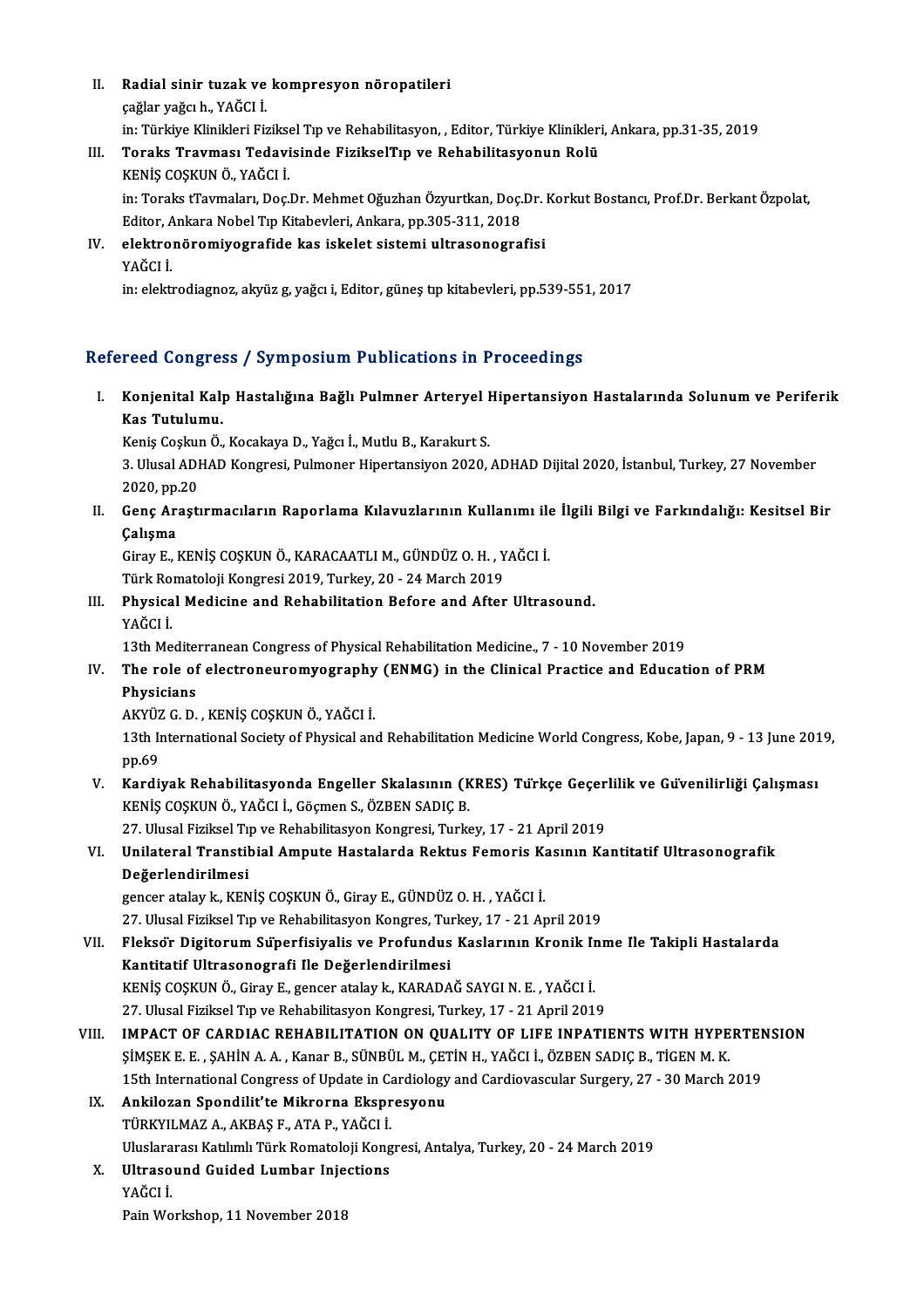| XI.    | ANKILOZAN SPONDILIT'XXTE MIKRO RNA EKSPRESYONU                                                                         |
|--------|------------------------------------------------------------------------------------------------------------------------|
|        | TÜRKYILMAZ A., AKBAŞ F., YAĞCI İ., ATA P.                                                                              |
|        | Uluslararası Katılımlı 13. Ulusal Tıbbi Genetik Kongresi, Turkey, 7 - 11 November 2018                                 |
| XII.   | Non-Radyografik Aksiyel Spondiloartropatili Hastalarda Ultrasonografik Değerlendirme<br>ÖZSOY T., YAĞCI İ.             |
|        | Uluslararası Katılımlı Türk Romatoloji Kongresi, 28 March - 01 April 2018                                              |
| XIII.  | General perspective of radiculopathies: clinical assessment                                                            |
|        | YAĞCI İ.                                                                                                               |
|        | 12th Congress of Mediterranean Forum of PRM, 9 - 12 November 2017                                                      |
| XIV.   | <b>CARDIAC REHABILITATION IN A PATIENT WITH ANKYLOSING SPONDYLITIS: SINGLE</b>                                         |
|        | PROGRAM, DOUBLE EFFECT                                                                                                 |
|        | YAĞCI İ                                                                                                                |
|        | 12th Congress of Mediterranean Forum of PRM, 9 - 12 November 2017                                                      |
| XV.    | REHABILITATION APPROACH TO CARDIAC COMORBIDITY IN RHEUMATIC DISEASE<br>YAĞCI İ                                         |
|        | 12th Congress of Mediterranean Forum of PRM, 9 - 12 November 2017                                                      |
| XVI.   | Seronegatif romatoid artritli hastaların ultrasonografiile entezopati açısından değerlendirilmesi                      |
|        | Ertürk Z., ÖZSOY T., YAĞCI İ., GAZEL Ü., Yalçınkaya Y., ATAGÜNDÜZ M. P., DİRESKENELİ R. H., İNANÇ G. N.                |
|        | 18. Ulusal Romatoloji Kongresi, Turkey, 18 - 22 October 2017, vol.9, pp.1-176                                          |
| XVII.  | ASSESSING ENTHESITIS BY ULTRASONOGRAPHY IN PATIENTS WITH SERONEGATIVE RA                                               |
|        | ertürk z., özsoy t., YAĞCI İ., yalçınkaya y., GAZEL Ü., ATAGÜNDÜZ M. P., DİRESKENELİ R. H., İNANÇ G. N.                |
|        | EULAR 2017, 14 - 17 June 2017                                                                                          |
| XVIII. | MEDIAN AND ULNAR NERVE CROSS-SECTIONAL AREA IN CARPAL TUNNEL SYNDROME WITH                                             |
|        | EXTRATERRITORIAL SPREAD OF SENSORY SYMPTOMS                                                                            |
|        | mansız kaplan b., AKDENİZ LEBLEBİCİER M., YAĞCI İ.                                                                     |
|        | Annual European Congress of Rheumatology, 14 - 17 June 2017                                                            |
| XIX.   | ASSESSING ENTHESITIS BY ULTRASONOGRAPHY IN PATIENTS WITH SERONEGATIVE RHEUMATOID                                       |
|        | <b>ARTHRITIS</b>                                                                                                       |
|        | ertürk z., ÖZSOY T., YAĞCI İ., GAZEL Ü., ATAGÜNDÜZ M. P., DİRESKENELİ R. H., İNANÇ G. N.                               |
|        | Annual European Congress of Rheumatology, 4 - 07 June 2017                                                             |
| XX.    | ASSESSING ENTHESITIS BY ULTRASONOGRAPHY IN PATIENTS WITH SERONEGATIVE RHEUMATOID<br><b>ARTHRITIS</b>                   |
|        | Erturk Z., Ozsoy T., Yagci İ., Yalcinkaya Y., Gazel U., Atagunduz P., Direskeneli H., Inanc N.                         |
|        | Annual European Congress of Rheumatology, Madrid, Spain, 14 - 17 June 2017, vol.76, pp.821                             |
| XXI.   | Quantitative Ultrasound In Patients With Carpal Tunnel Syndrome: A PreliminaryReport                                   |
|        | ÖZSOY T., BAHAR ÖZDEMİR Y., YAĞCI İ.                                                                                   |
|        | 26. Ulusal Fiziksel Tıp ve Rehabilitasyon kongresi, Antalya, Turkey, 25 - 29 April 2017                                |
| XXII.  | Increased Stiffness of Median Nerve in Systemic Sclerosis                                                              |
|        | YAĞCI İ., KENİŞ COŞKUN Ö., ÖZSOY T., özen g., DİRESKENELİ R. H.                                                        |
|        | 26. Ulusal Fiziksel Tıp ve Rehabilitasyon Kongresi, Antalya, Turkey, 25 - 29 April 2017                                |
| XXIII. | Successful desensitization procedure for tocilizumab in a patient with rheumatoid arthritis                            |
|        | YAĞCI İ., ünal ertekin ç                                                                                               |
|        | Uluslaraarası Katılımlı Türk Romatoloji Kongresi, 22 - 25 March 2017                                                   |
| XXIV   | Karpal tünel sendromlu hastaların omuz ultrasonografi bulguları                                                        |
|        | mansız kaplan b., YAĞCI İ., AKDENİZ LEBLEBİCİER M.                                                                     |
|        | Uluslararası Katılımlı Türk Romatoloji Kongresi, 22 - 25 March 2017                                                    |
| XXV.   | Cardiac rehabilitation improves subclinical left ventricular dysfunction after acute                                   |
|        | coronarysyndrome<br>ÖZBEN SADIÇ B., SÜNBÜL M., YAĞCI İ., MAMADOV J., TİGEN M. K. , SARI İ., YEŞİLDAĞ O., BAŞARAN A. Y. |
|        | EUROPREVENT, 5 - 07 May 2016                                                                                           |
| XXVI.  | Quantitative Ultrasound in Patients with Carpal Tunnel Syndrome A Pilot Study                                          |
|        |                                                                                                                        |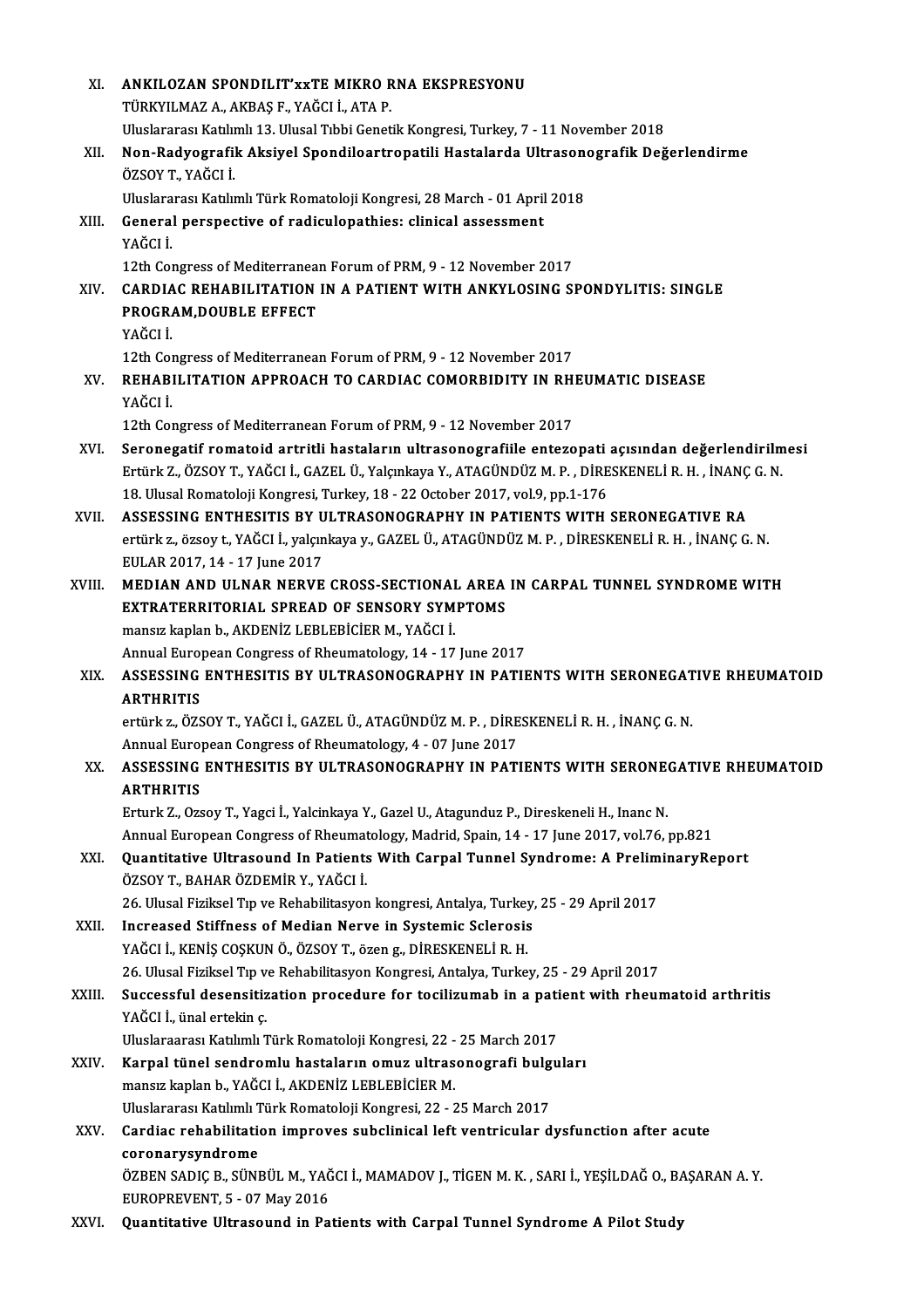- ÖZSOYT.,YAĞCI İ.,BAHARY. AAPMR2016,01 September 2016 ÖZSOY T., YAĞCI İ., BAHAR Y.<br>AAPMR2016, 01 September 2016<br>XXVII. Comparison of Kinesiotaping with Compression Garment in the Treatment of Lymphedema After<br>Presst Conser A Preliminary Penert AAPMR2016, 01 September 2016<br>Comparison of Kinesiotaping with Co<br>Breast Cancer A Preliminary Report<br>ÖZSOV T. sanal tan a BAHAB V. YAČCLİ Comparison of Kinesiotaping with Compression<br>Breast Cancer A Preliminary Report<br>ÖZSOY T., şanal top c., BAHAR Y., YAĞCI İ., AKYÜZ G. D.<br>AABMP2016, 01 Santamber 2016 Breast Cancer A Preliminary Report<br>ÖZSOY T., şanal top c., BAHAR Y., YAĞCI İ., AKYÜZ G. D.<br>AAPMR2016, 01 September 2016 ÖZSOY T., şanal top c., BAHAR Y., YAĞCI İ., AKYÜZ G. D.<br>AAPMR2016, 01 September 2016<br>XXVIII. The effect of cardiac rehabilitation program on disease activity functional outcome and<br>cardiavascular risk in patients with AAPMR2016, 01 September 2016<br>The effect of cardiac rehabilitation program on disease a<br>cardiovascular risk in patients with rheumatoid arthritis<br>prynipci cepsit u - vačcui - inanc c- n - cepsit s The effect of cardiac rehabilitation program or<br>cardiovascular risk in patients with rheumato<br>PEYNİRCİ CERŞİT H., YAĞCI İ., İNANÇ G.N. , cerşit s. cardiovascular risk in patients with rheumatoid arthritis<br>PEYNİRCİ CERŞİT H., YAĞCI İ., İNANÇ G. N. , cerşit s.<br>eular, 01 June 2016 PEYNIRCI CERŞİT H., YAĞCI İ., İNANÇ G. N. , cerşit s.<br>eular, 01 June 2016<br>XXIX. The efficacy of Vitamin D replacement on pain, quality of life and nerve conduction velocities in the<br>patients with shronis widespreed pain. eular, 01 June 2016<br>The efficacy of Vitamin D replacement<br>patients with chronic widespread pain<br>AKVÜZ C.D., SANAL TOPRAK C. VAČCLL CL The efficacy of Vitamin D replacement on pain, qualit<br>patients with chronic widespread pain<br>AKYÜZ G. D. , ŞANAL TOPRAK C., YAĞCI İ., GİRAY E., KURU P.<br>2nd Congress of theEuronean Asedemy of Neurolegy, COBE patients with chronic widespread pain<br>AKYÜZ G. D. , ŞANAL TOPRAK C., YAĞCI İ., GİRAY E., KURU P.<br>2nd Congress of theEuropean Academy of Neurology, COPENHAGEN, Denmark, 28 - 31 May 2016<br>2000m ağruyor XXX. çenemağrıyor 2nd Con<br>çenem<br>YAĞCI İ.<br>7 Türk I çenem ağrıyor<br>YAĞCI İ.<br>7. Türk Romatoloji Kongresi, Turkey, 23 - 25 March 2016<br>Nöromusküler bestelikler YAĞCI İ.<br>7. Türk Romatoloji Kongresi, '<br>XXXI. Nöromusküler hastalıklar<br>YAĞCI İ 7. Türk I<br>N<mark>öromı</mark><br>YAĞCI İ. Nöromusküler hastalıklar<br>YAĞCI İ.<br>-MUS - I (Mulltidisipliner Ultrasonografi Sempozyumu), Turkey, 18 - 20 February 2016<br>Alrla: DMARD İrullanımı YAĞCI İ.<br>-MUS - I (Mulltidisipliner Ul<br>XXXII. Akılcı DMARD kullanımı<br>- YAĞCI İ. -MUS - I<br>Akılcı D<br>YAĞCI İ.<br>rader 1. rader, 13 February 2016 YAĞCI İ.<br>rader, 13 February 2016<br>XXXIII. SEP spinal mapping in radiculitis and spinal canal stenosis<br>vačcı i rader, 1:<br><mark>SEP spi</mark><br>YAĞCI İ.<br>11tb Me SEP spinal mapping in radiculitis and spinal canal stenosis<br>YAĞCI İ.<br>11th Meditterranean Congress of Physical Rehabilitation Medicine., 1 - 03 October 2015<br>Harmonization of PPM in mediarranean countries. YAĞCI İ.<br>11th Meditterranean Congress of Physical Rehabilitation<br>XXXIV. Harmonization of PRM in mediarrenean countries<br>YAĞCI İ. 11th Me<br>Harmor<br>YAĞCI İ.<br><sup>11th Mo</sup> Harmonization of PRM in mediarrenean countries<br>YAĞCI İ.<br>11th Meditterranean Congress of Physical Rehabilitation Medicine, 1 - 03 October 2015<br>Unner extremity compression neuronathies YAĞCI İ.<br>11th Meditterranean Congress of Physical Rehabil<br>XXXV. Upper extremity compression neuropathies<br>VAČCI İ 11th Me<br><mark>Upper e</mark><br>YAĞCI İ. Upper extremity compression neuropathies<br>YAĞCI İ.<br>11th Meditterranean Congress of Physical Rehabilitation Medicine., Egypt, 1 - 03 October 2015<br>Te semnare the effectiveness of splint kinesistening and pereffin treatment in YAĞCI İ.<br>11th Meditterranean Congress of Physical Rehabilitation Medicine., Egypt, 1 - 03 October 2015<br>XXXVI. To compare the effectiveness of splint kinesiotaping and paraffin treatment in patients with carpal<br>tunnel syndr 11th Meditterranea<br>To compare the e<br>tunnel syndrome<br>beselsmake AKWi7 başakm.k. ,AKYÜZG.D. ,KOKARS.,YAĞCI İ. tunnel syndrome<br>başak m. k. , AKYÜZ G. D. , KOKAR S., YAĞCI İ.<br>13th Congress of European Forum for Research in Rehabilitation, 8 - 10 May 2015<br>Senegraphia assessment of shoulder in nationts with serpel tunnal syndr başak m. k. , AKYÜZ G. D. , KOKAR S., YAĞCI İ.<br>13th Congress of European Forum for Research in Rehabilitation, 8 - 10 May 2015<br>XXXVII. Sonographic assessment of shoulder in patients with carpal tunnel syndrome<br>hasak m k. Y 13th Congress of European For<br>Sonographic assessment of :<br>başak m. k. , YAĞCI İ., merve a. l.<br>13th Congress of European For Sonographic assessment of shoulder in patients with carpal tunnel syndre<br>başak m. k. , YAĞCI İ., merve a. l.<br>13th Congress of European Forum for Research in Rehabilitation, 6 - 09 May 2015<br>PROCRESIVA ANKU OZAN SPONDU İT İL başak m. k. , YAĞCI İ., merve a. l.<br>13th Congress of European Forum for Research in Rehabilitation, 6 - 09 May 2015<br>XXXVIII. PROGRESİVA ANKİLOZAN SPONDİLİT İLE KARIŞAN NADİR BİR HASTALIK 13th Congress of European Forum for Research in Rehabilitation, 6 - 09 May 20<br>PROGRESIVA ANKILOZAN SPONDILIT ILE KARIŞAN NADIR BIR HASTAI<br>AKYÜZ G. D. , GENCER K., YAĞCI İ., ÖZTÜRK E., DELİL K., TÜRKYILMAZ A., ATA P.<br>25 Ulu PROGRESİVA ANKİLOZAN SPONDİLİT İLE KARIŞAN NADİR BİR HA<br>AKYÜZ G. D. , GENCER K., YAĞCI İ., ÖZTÜRK E., DELİL K., TÜRKYILMAZ A., A<br>25.UlusalFiziksel TipveRehabilitasyonKongresi, Turkey, 22 - 26 April 2015<br>KALITIMSAL HETEROTO 25. UlusalFiziksel TipveRehabilitasyonKongresi, Turkey, 22 - 26 April 2015<br>XXXIX. KALITIMSAL HETEROTOPI K OSSI FI KASYON SENDROMLARI FI BRODI SPLAZI A OSSI FI KANS 25.UlusalFiziksel TipveRehabilitasyonKongresi, Turkey, 22 - 26 April 2015<br>KALITIMSAL HETEROTOPI K OSSI FI KASYON SENDROMLARI FI BRODI :<br>PROGRESSI VAMI PROGRESI F OSSÖZ HETEROPLAZI MI OLGU SUNUMU<br>YAČCLI, CENCER K. AKYÜZ C. KALITIMSAL HETEROTOPI K OSSI FI KASYON SENDROMLARI<br>PROGRESSI VAMI PROGRESI F OSSÖZ HETEROPLAZI MI OLGI<br>YAĞCI İ., GENCER K., AKYÜZ G. D. , DELİL K., TÜRKYILMAZ A., ATA P.<br>25 UlusalEirikaalTiavaPababilitasyonKongresi Turkey, PROGRESSI VAMI PROGRESI F OSSÖZ HETEROPLAZI MI OLGU SUN<br>YAĞCI İ., GENCER K., AKYÜZ G. D. , DELİL K., TÜRKYILMAZ A., ATA P.<br>25.UlusalFizikselTipveRehabilitasyonKongresi, Turkey, 22 - 26 April 2015<br>POMATOJD ARTRİT Lİ ERKEK H YAĞCI İ., GENCER K., AKYÜZ G. D. , DELİL K., TÜRKYILMAZ A., ATA P.<br>25.UlusalFizikselTipveRehabilitasyonKongresi, Turkey, 22 - 26 April 2015<br>XL. ROMATOİD ARTRİT Lİ ERKEK HASTADA PULMONER EMBOLİ TEDAVİSİ SONRASI GELİŞEN<br> 25.UlusalFizikselTipveRehabilitasyonKongresi, Turkey, 22 - 26 April 20<br>ROMATOİD ARTRİT Lİ ERKEK HASTADA PULMONER EMBOLİ T<br>HEMATOMA BAĞLI TİBİAL SİNİR NÖROPATİSİ OLGU SUNUMU<br>ATARLA AKYÜZ C.D. YAĞÇLİ CELENI İQĞLI A.E. nafayn ROMATOİD ARTRİT Lİ ERKEK HASTADA PULMONER EMBOLİ 1<br>HEMATOMA BAĞLI TİBİAL SİNİR NÖROPATİSİ OLGU SUNUMU<br>erdal a., AKYÜZ G. D. , YAĞCI İ., ÇELENLİOĞLU A. E. , nefsun i., ÖZEN G.<br>24 Huygal Firikçal Tın ve Bababilitasyon Kongre
	- HEMATOMA BAĞLI TİBİAL SİNİR NÖROPATİSİ OLGU SUNUMU<br>erdal a., AKYÜZ G. D. , YAĞCI İ., ÇELENLİOĞLU A. E. , nefsun i., ÖZEN G.<br>24. Ulusal Fiziksel Tıp ve Rehabilitasyon Kongresi, Turkey, 23 26 April 2015

XLI. ANKİLOZAN SPONDİLİTLİ BİR HASTADA KARDİYAK REHABİLİTASYON TEK PROGRAMÇİFT ETKİ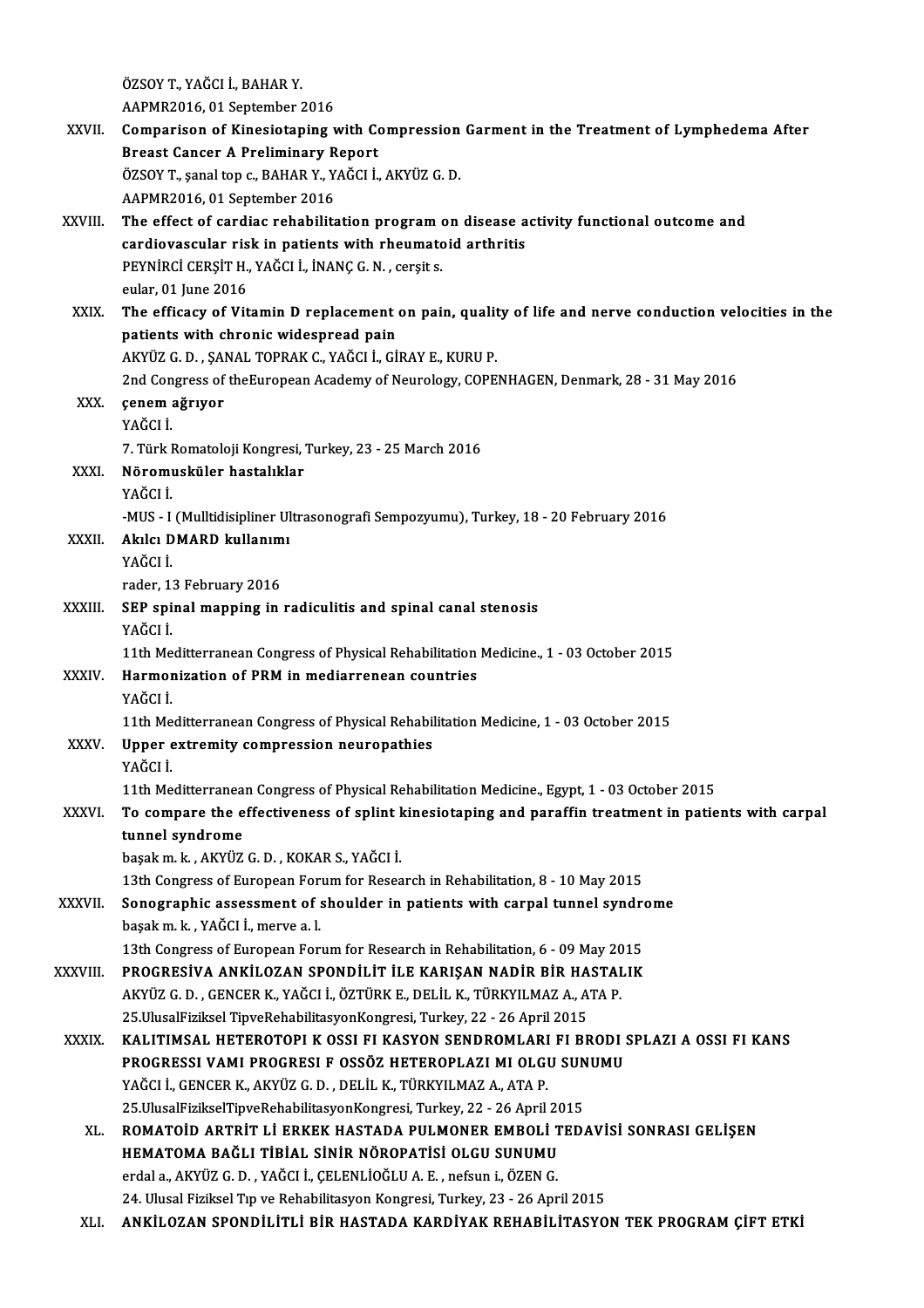|         | YAĞCI İ., PEYNIRCİ CERŞİT H., GİRAY E., selma g.                                                                                       |
|---------|----------------------------------------------------------------------------------------------------------------------------------------|
|         | 24. Ulusal Fiziksel Tıp ve Rehabilitasyon Kongresi, Turkey, 23 - 26 April 2015                                                         |
| XLII.   | KALITIMSAL HETEROTOPIK OSSIFIKASYON SENDROMLARI FIBRODISPLAZIA OSSIFIKANS<br>PROGRESSIVA MI PROGRESIF OSSÖZ HETEROPLAZİ Mİ OLGU SUNUMU |
|         | YAĞCI İ., GENÇER Z. K., AKYÜZ G. D., DELİL K., TÜRKYILMAZ A., ATA P.                                                                   |
|         | 24. Ulusal Fiziksel Tıp ve Rehabilitasyon Kongresi, Turkey, 23 - 26 April 2015                                                         |
| XLIII.  | Görüntüleme mi EMG mi<br>YAĞCI İ                                                                                                       |
|         | 24. Ulusal Fiziksel Tıp ve Rehabilitasyon Kongresi, Turkey, 23 - 26 April 2015                                                         |
| XLIV.   | MOTOR NÖRON HASTALIĞI ZEMİNİNDE PERONEAL TUZAK NÖROPATİSİ OLGU SUNUMU<br>ÇELENLİOĞLU A.E., YAĞCI İ.                                    |
|         | 24. Ulusal Fiziksel Tıp ve Rehabilitasyon Kongresi, Turkey, 23 - 26 April 2015                                                         |
| XLV.    | ANKİLOZAN SPONDİLİT TEDAVİSİNDE ADALİMUMAB KULLANIMI SONRASI GELİŞEN PULMONER<br>TÜBERKÜLOZ OLGU SUNUMU                                |
|         | YAĞCI İ., ULUTATAR F.                                                                                                                  |
|         | 24. Ulusal Fiziksel Tıp ve Rehabilitasyon Kongresi, Turkey, 23 - 26 April 2015                                                         |
| XLVI.   | ANKİLOZAN SPONDİLİT TE SAGİTTAL SPİNOPELVİK DİZİLİM VE DENGE                                                                           |
|         | emel ece ö. e., BAHAR Y., GİRAY E., YAĞCI İ., GÜNDÜZ O. H.                                                                             |
|         | 24. Ulusal Fiziksel Tıp ve Rehabilitasyon Kongresi, Antalya, Turkey, 23 - 26 April 2015                                                |
| XLVII.  | FİBRODİSPLAZİA OSSİFİKANS PROGRESIVA ANKİLOZAN SPONDİLİT İLE KARIŞAN NADİR BİR                                                         |
|         | <b>HASTALIK</b>                                                                                                                        |
|         | AKYÜZ G. D., GENÇER Z. K., YAĞCI İ., ÖZTÜRK E. C., DELİL K., TÜRKYILMAZ A.                                                             |
|         | 24. Ulusal Fiziksel Tıp ve Rehabilitasyon Kongresi, Turkey, 23 - 26 April 2015                                                         |
| XLVIII. | KARPAL TÜNEL SENDROMU OLAN HASTALARDA SPLİNT KİNEZYOLOJİK BANTLAMA VE PARAFİN                                                          |
|         | TEDAVİLERİNİN ETKİNLİĞİNİN KARŞILAŞTIRILMASI                                                                                           |
|         | başak m. k., AKYÜZ G. D., KOKAR S., YAĞCI İ.                                                                                           |
|         | 24. Ulusal Fiziksel Tıp ve Rehabilitasyon Kongresi, Turkey, 23 - 26 April 2015                                                         |
| XLIX.   | KARDİYAK REHABİLİTASYON PROGRAMININ BAKIM VEREN KİŞİLERE YÖNELİK FAYDASI<br>YAĞCI İ., basak m. k., selma g.                            |
|         | 24. Ulusal Fiziksel Tıp ve Rehabilitasyon Kongresi, Turkey, 23 - 26 April 2015                                                         |
| L.      | Elektrofizyolojide teknik ve yorum hataları anlaşılabilir mi                                                                           |
|         | YAĞCI İ                                                                                                                                |
|         | 24. Ulusal Fiziksel Tıp ve Rehabilitasyon Kongresi, Turkey, 23 - 26 April 2015                                                         |
| LI.     | DİYABETİK HASTALARDA KARPAL TÜNEL SENDROMU VE POLİNÖROPATI TANISI ULTRASON VE                                                          |
|         | ELEKTROFİZYOLOJİNİN KARŞILAŞTIRILMASI                                                                                                  |
|         | AĞIRMAN M., YAĞCI İ., merve akdeniz l., AKYÜZ G. D.                                                                                    |
|         | 24. Ulusal Fiziksel Tıp ve Rehabilitasyon Kongresi, Turkey, 23 - 26 April 2015                                                         |
| LII.    | PERIFERIK NÖROPATININ NADIR BIR NEDENI: KLIPPER TRENAUAY-WEBER SENDROMU                                                                |
|         | YAĞCI İ., KENİŞ COŞKUN Ö., ŞANAL TOPRAK C., ÖZTÜRK D.                                                                                  |
|         | 24. ULUSAL FİZİKSEL TIP VE REHABİLİTASYON KONGRESİ, Turkey, 27 - 31 March 2013                                                         |
| LIII.   | What Impairs Balance In Ankylosing Spondylitis? Posture Or Disease Activity?                                                           |
|         | GÜNDÜZ O.H., Ozcan E.E., Giray E., YAĞCI İ.                                                                                            |
|         | 77th Annual Meeting of the American-College-of-Rheumatology / 48th Annual Meeting of the Association-of-                               |
|         | Rheumatology-Health-Professionals, California, United States Of America, 25 - 30 October 2013, vol.65                                  |
| LIV.    | Nadir bir Periferal Nöropati: Klipper-Trenaunay Weber Sendromu<br>YAĞCI İ., KENİŞ COŞKUN Ö., ŞANAL TOPRAK C., Ozturk D.                |
|         | 24. Türkiye ulusal Fiziksel Tıp ve Rehabilitasyon Kongresi, Turkey, 27 - 31 March 2013                                                 |
|         |                                                                                                                                        |

### **Citations**